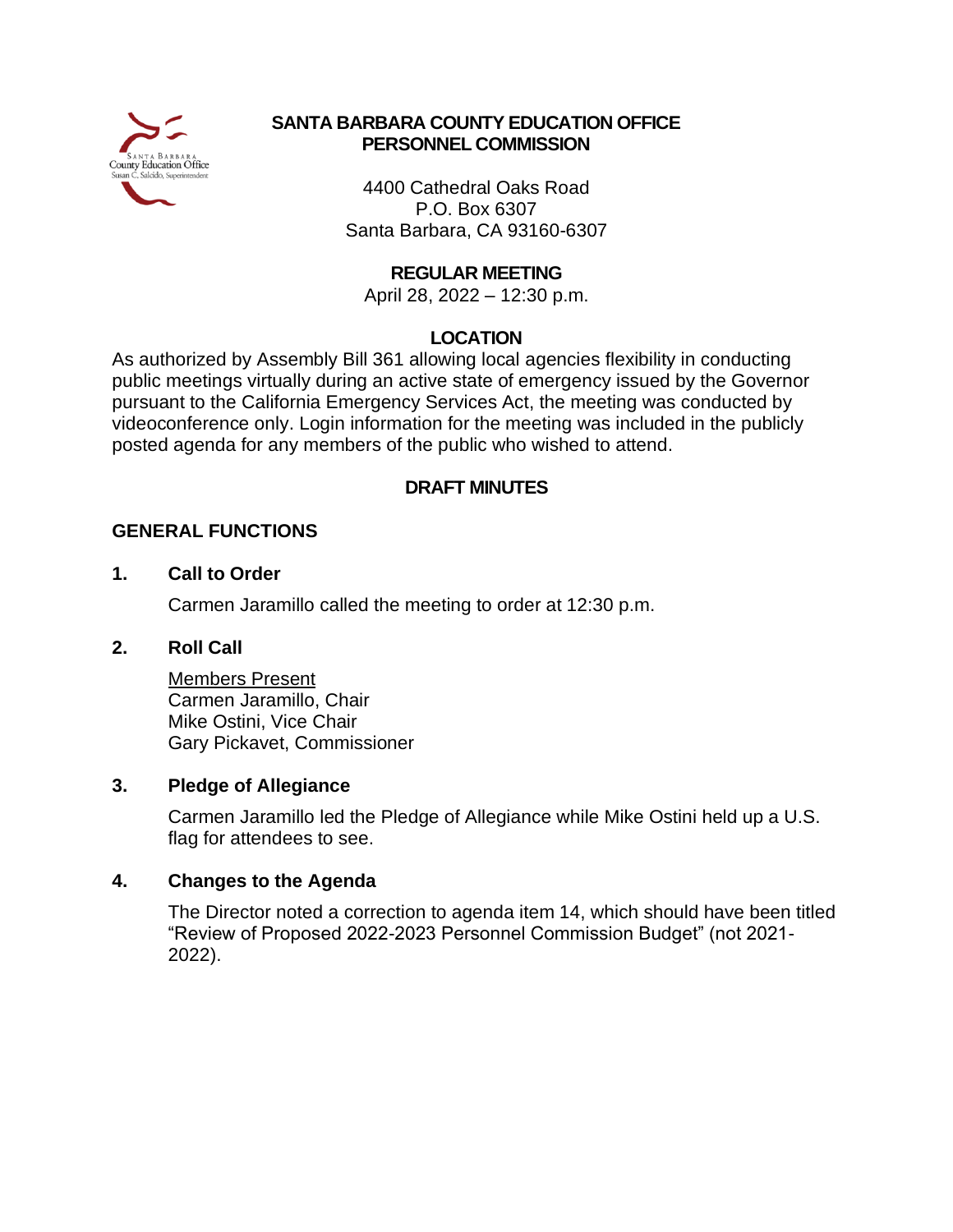#### **5. Introduction of HR Staff and Guests**

HR staff present: Mari Baptista, Assistant Superintendent, Human Resources Amy Ramos, Director, Human Resources Tracie Cordero, Classified Human Resources Specialist Jill Stevens, Coordinator, Human Resources

#### **6. Public Comment** — None

#### **7. Approval of Minutes**

**a. Minutes of Regular Meeting Held March 24, 2022** Approved as amended

MOVED: Gary Pickavet SECONDED: Mike Ostini VOTE: 3-0

#### **b. Minutes of Special Meeting Held April 14, 2022**

MOVED: Gary Pickavet SECONDED: Mike Ostini VOTE: 3-0

#### **8. Communications** — None

#### **9. Informational Items**

#### **a. Media Releases/Columns**

The County Superintendent of Schools made available media releases about the Operation Recognition veterans' diploma event hosted by SBCEO, and about the winners of the second annual Santa Barbara County Poetry Slam.

#### **b. Legislative Update**

The Director, Human Resources gave an update on changes to the proposed language of AB 2045, which would allow merit systems to adopt banding of eligibility lists, upon support by the Personnel Commission and approval by a majority of all classified employees in an election.

#### **REGULAR BUSINESS**

- **10. Informational Items**
	- **a. List of New Positions**
	- **b. Classified Personnel Report dated May 5, 2022**
	- **c. Position Announcements**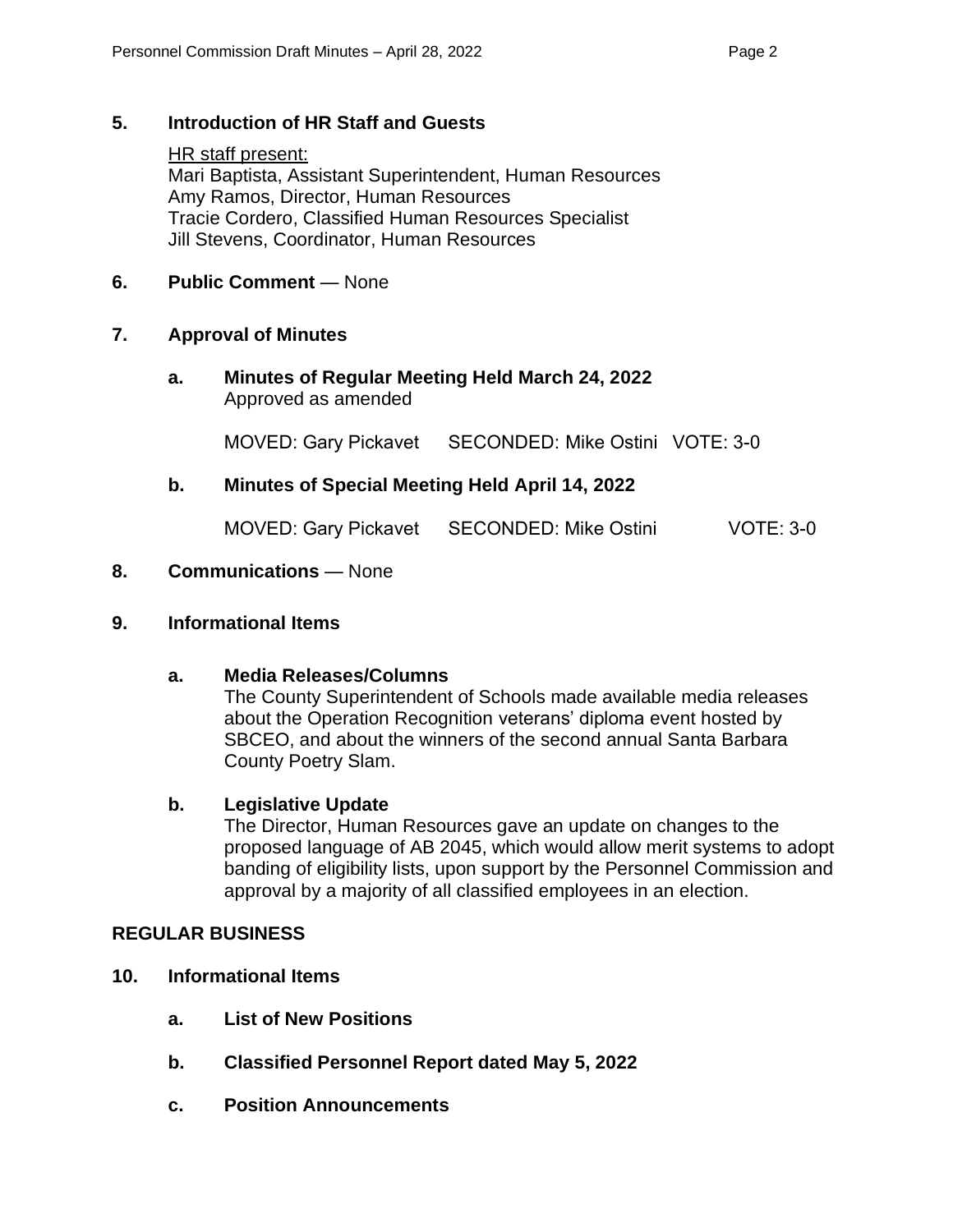#### **11. Action Items**

#### **a. Ratification of Eligibility Lists**

- i. Child Care Assistant (Open Continuous North (Lompoc))
- ii. Child Care Assistant (Open Continuous North (Lompoc))
- iii. Child Care Assistant (Open Continuous North (Lompoc))
- iv. Child Care Assistant (Open Continuous North (Lompoc))
- v. Health Advocate Bilingual (Open Continuous South)
- vi. Paraprofessional (Open Continuous North)
- vii. Paraprofessional (Open Continuous North)
- viii. Paraprofessional (Open Continuous North)
- ix. School Occupational Therapist (Open Continuous North (SY Valley))

MOVED: Mike Ostini SECONDED: Gary Pickavet VOTE: 3-0

#### **b. Classification of Positions** — None

#### **c. Job Description**

Paraprofessional

The Director, Human Resources recommended a change in job title to Paraeducator. No other change was proposed. The proposed title change had the support of the Assistant Superintendent for Special Education and CSEA.

| <b>MOVED: Gary Pickavet</b> | <b>SECONDED: Mike Ostini</b> | <b>VOTE: 3-0</b> |
|-----------------------------|------------------------------|------------------|
|-----------------------------|------------------------------|------------------|

#### **UNFINISHED BUSINESS**

### **12. Approve Meeting Schedule for FY 2022-23**

MOVED: Mike Ostini SECONDED: Gary Pickavet VOTE: 3-0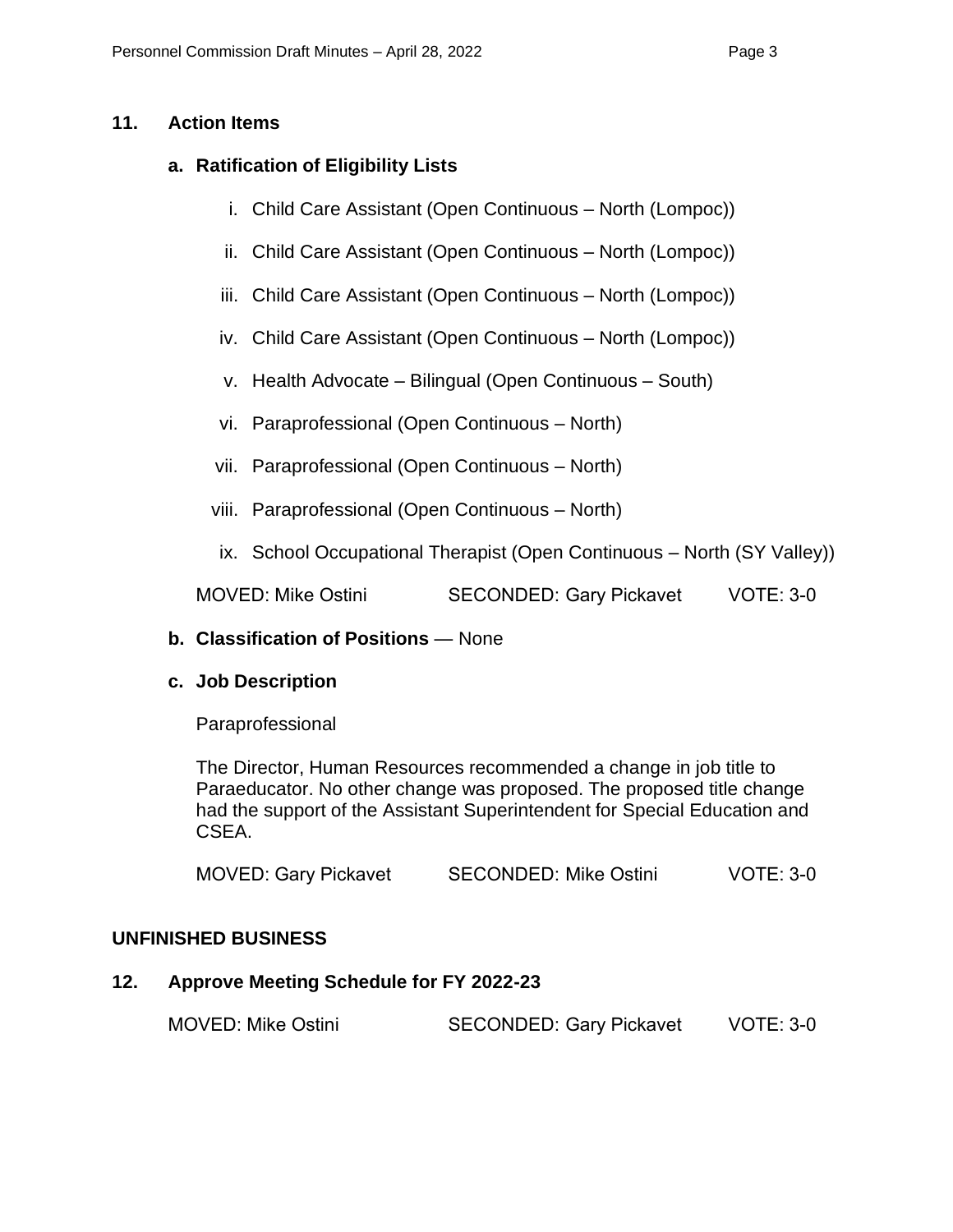#### **NEW BUSINESS**

#### **13. Quarterly Review of Personnel Commission Budget**

The Director, Human Resources reviewed expenditures through the third quarter of the 2021-22 fiscal year, from January 1, 2022 through March 31, 2022. This was an information item. Commissioner Pickavet suggested tracking applicant sourcing data, given the significant investment in additional advertising resources.

#### **14. Review of Proposed 2022-2023 Personnel Commission Budget**

This was an information item. A public hearing on the proposed budget will be scheduled concurrently with the regularly scheduled May Personnel Commission meeting. Commissioner Pickavet requested a report comparing the 21-22 budget to the 22-23 budget.

#### **15. Consideration of Adoption of Resolution Recognizing a State of Emergency and Authorizing Teleconferenced Meetings**

Pursuant to AB 361, the Director, Human Resources recommended the adoption of PC Resolution 2022-8 recognizing the ongoing state of emergency and authorizing teleconferenced PC meetings for a period of thirty (30) days.

The Commissioners agreed to conduct a special meeting on May 4 at 1:00 by videoconference and to conduct the regular meeting on May 26 in person.

MOVED: Gary Pickavet SECONDED: Mike Ostini VOTE: 3-0

#### **REPORTS**

#### **16. PERSONNEL COMMISSIONER REPORTS**

Commissioner Pickavet had no PC-related items to report.

Commissioner Ostini had no PC-related items to report.

Commissioner Jaramillo reported that her district has a lot of recruiting activity but it is challenging to provide sufficient numbers of eligible candidates for hire.

#### **17. DIRECTOR, HUMAN RESOURCES REPORT**

The Director reported on the scheduled closure in June 2023 of Los Prietos Boys Camp, which was recently announced by the Santa Barbara County Probation Department.

The Director reported that in-person recruiting activity is picking up: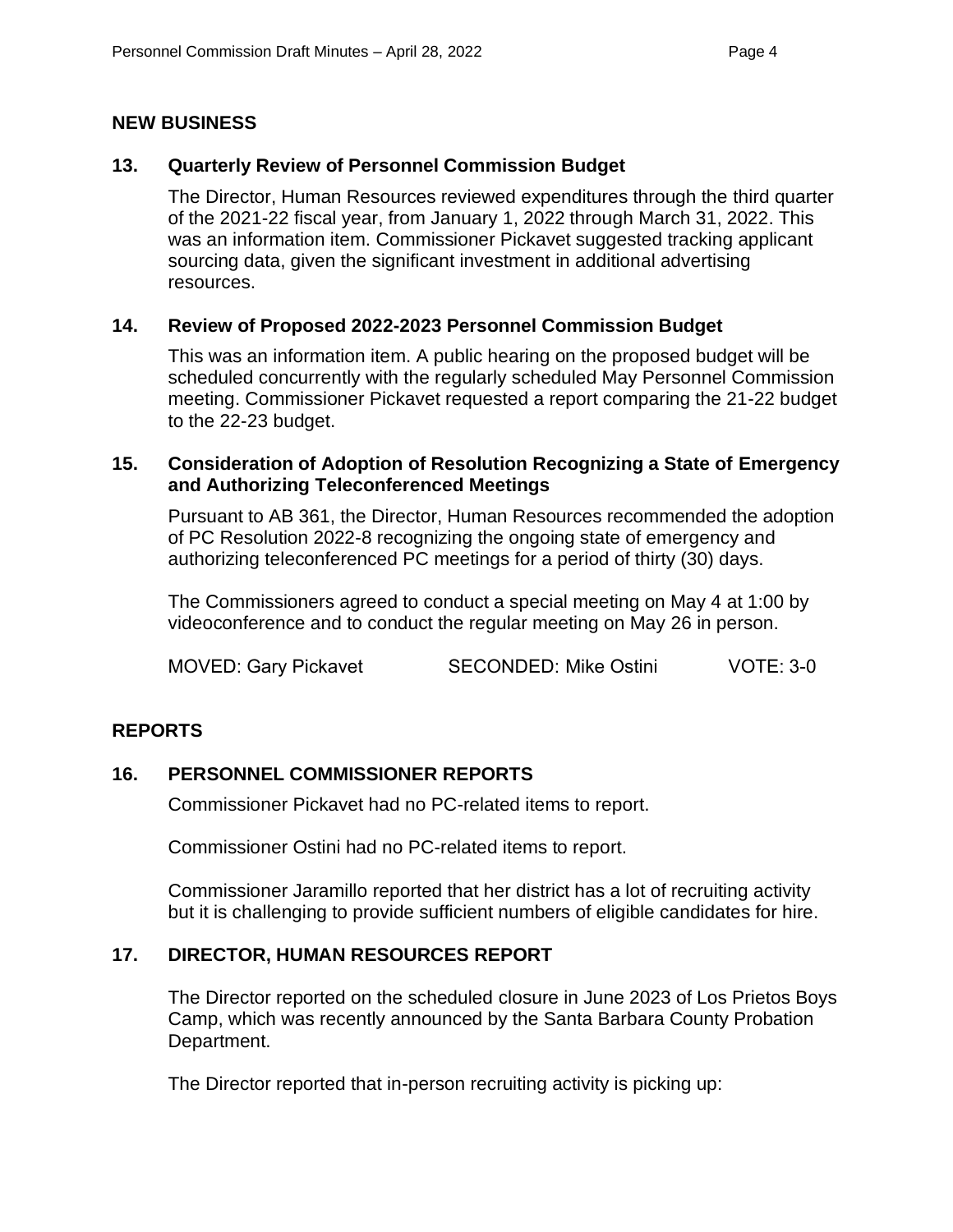- Rachel Walsh and Wendy Garcia from HR attended a job fair at Allan Hancock on April 1. The Director thanked the Communications team for their support in creating flyers with QR codes (an idea picked up from the CSPCA conference).
- Rachel Walsh will be attending another job fair at Allan Hancock on Saturday, May 14, that focuses on early care and education careers. Our Early Care and Education program has been rapidly expanding, requiring significant recruiting activity.
- SBCEO will likely resume our own job fairs in 2023 after a two-year hiatus due to the pandemic.

The Director reported that Rachel Walsh and Jill Stevens did the "Know Your Rights" presentation as part of the Job Readiness Training that Partners in Education conducts for student interns. The Director expressed her thanks for doing the presentation while she was off contract, and also reported that she received positive feedback about their presentation.

The Director reported that she and Mari Baptista have been doing some management training on topics such as evaluations and contract language basics (overtime, workweeks, etc.), and that they had asked to participate in onboarding a new manager who will be starting in Special Education on July 1.

#### **18. CALIFORNIA SCHOOL EMPLOYEES ASSOCIATION REPORT**

No report from CSEA.

#### **CLOSED SESSION** — None

#### **ADJOURNMENT**

There being no further business, the meeting was adjourned at 2:18 p.m. The next regularly scheduled meeting will be held on May 26, 2022 at 12:30 p.m. by videoconference.

Arry R. Ramos

Amy R. Ramos **Carmen Jaramillo** Director, Human Resources Chair, Personnel Commission Secretary to the Personnel Commission

 $\mathcal{L}_\text{max}$  , and the contribution of the contribution of the contribution of the contribution of the contribution of the contribution of the contribution of the contribution of the contribution of the contribution of t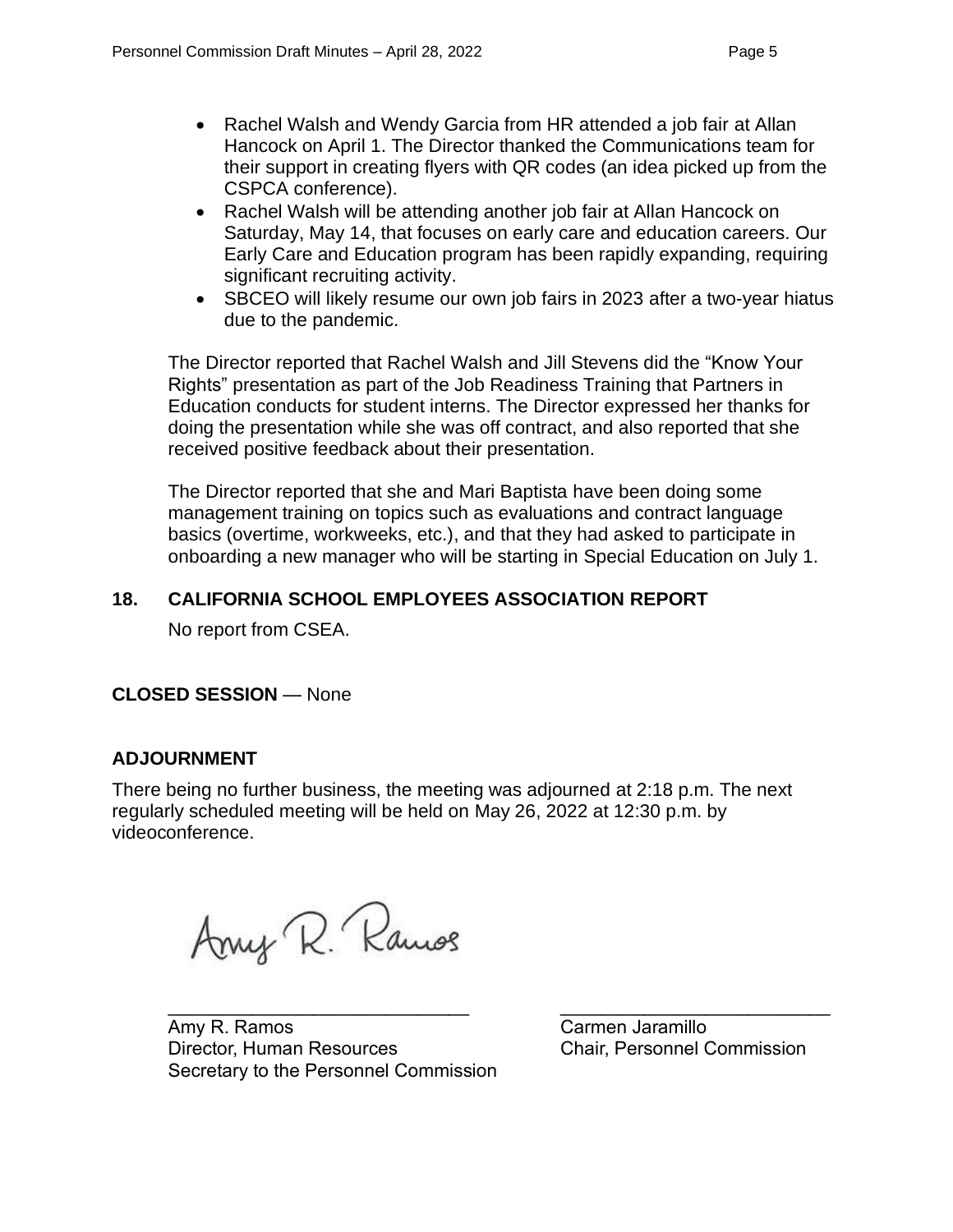

#### **SANTA BARBARA COUNTY EDUCATION OFFICE PERSONNEL COMMISSION**

4400 Cathedral Oaks Road P.O. Box 6307 Santa Barbara, CA 93160-6307

#### **SPECIAL MEETING**

May 4, 2022 – 1:00 p.m.

#### **LOCATION**

Assembly Bill 361 allows local agencies flexibility in conducting public meetings virtually during an active state of emergency issued by the Governor pursuant to the California Emergency Services Act. In addition, Santa Barbara County Public Health officials have declared teleconferencing for public meetings "an effective and recommended social distancing measure." Therefore, this special meeting on May 4, 2022 of the Personnel Commission was conducted by videoconference.

#### **DRAFT MINUTES**

#### **GENERAL FUNCTIONS**

#### **1. Call to Order**

Carmen Jaramillo called the meeting to order at 1:06 p.m.

#### **2. Roll Call**

Members Present Carmen Jaramillo, Chair Mike Ostini, Vice Chair Gary Pickavet, Commissioner

#### **3. Pledge of Allegiance**

Mike Ostini led the Pledge of Allegiance while holding up a U.S. flag for attendees to see.

#### **4. Changes to the Agenda —** None

#### **5. Introduction of Classified HR Staff and Guests**

HR staff present: Amy Ramos, Director, Human Resources Tracie Cordero, Classified Human Resources Specialist Rachel Walsh, Classified Human Resources Analyst

#### **6. Public Comment** — None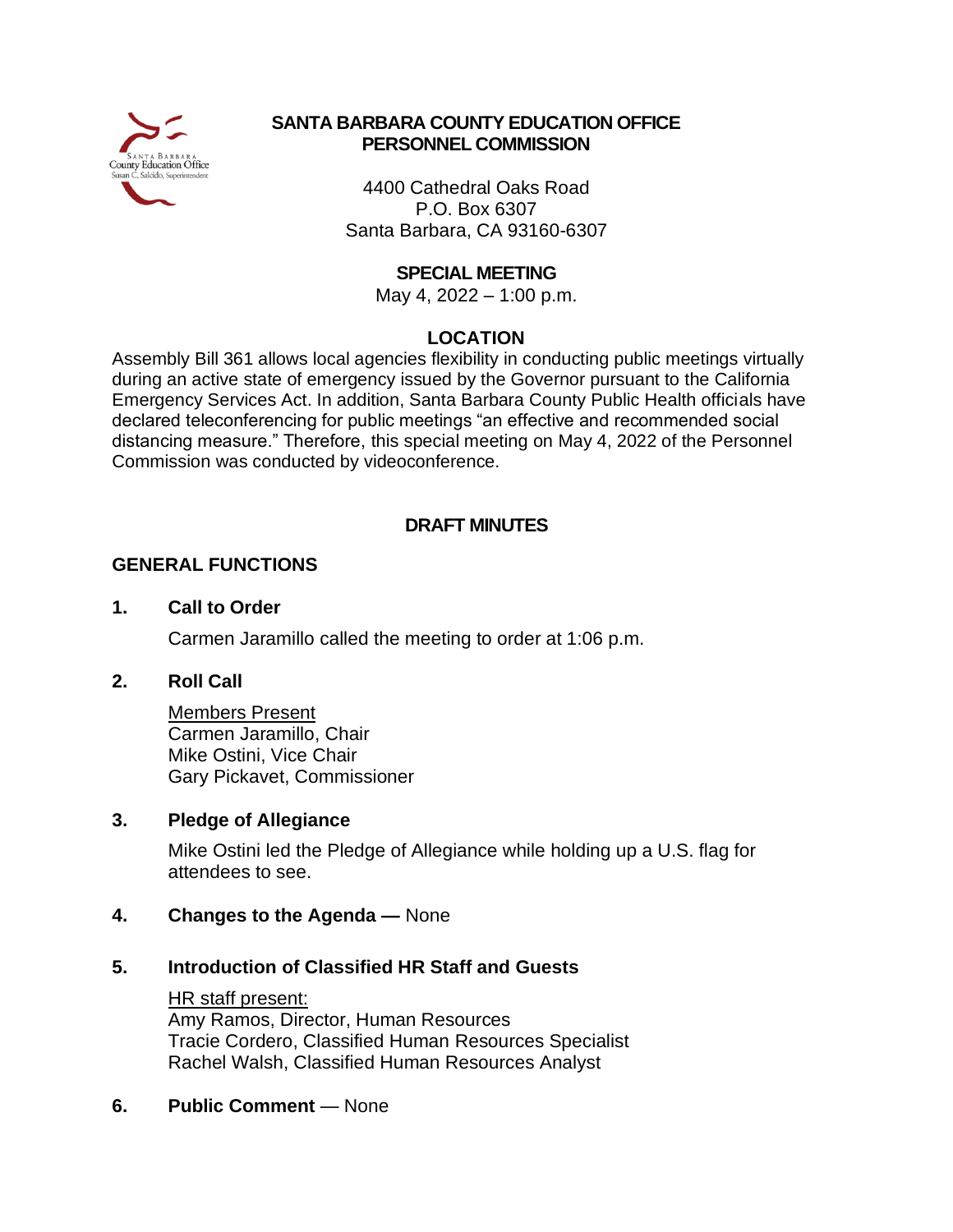#### **REGULAR BUSINESS**

#### **7. Resolution for Classified School Employee Week, 2022**

MOVED: Mike Ostini SECONDED: Gary Pickavet VOTE: 3-0

#### **8. Review of Draft Letter to Santa Barbara County CSEY Honorees**

The Director, Human Resources presented this as an information item.

#### **CLOSED SESSION** — None

#### **ADJOURNMENT**

There being no further business, the meeting was adjourned at 1:14 p.m. The next regularly scheduled meeting will be held on May 26, 2022 at 12:30 p.m. in the Santa Barbara County Education Office Board Room, Santa Barbara and will also be available via videoconference at the Santa Barbara County Education Office Board Room, Santa Maria.

Arry R. Ramos

**Amy R. Ramos** Carmen Jaramillo Director, Human Resources Chair, Personnel Commission Secretary to the Personnel Commission

 $\mathcal{L}_\text{max}$  , and the contribution of the contribution of the contribution of the contribution of the contribution of the contribution of the contribution of the contribution of the contribution of the contribution of t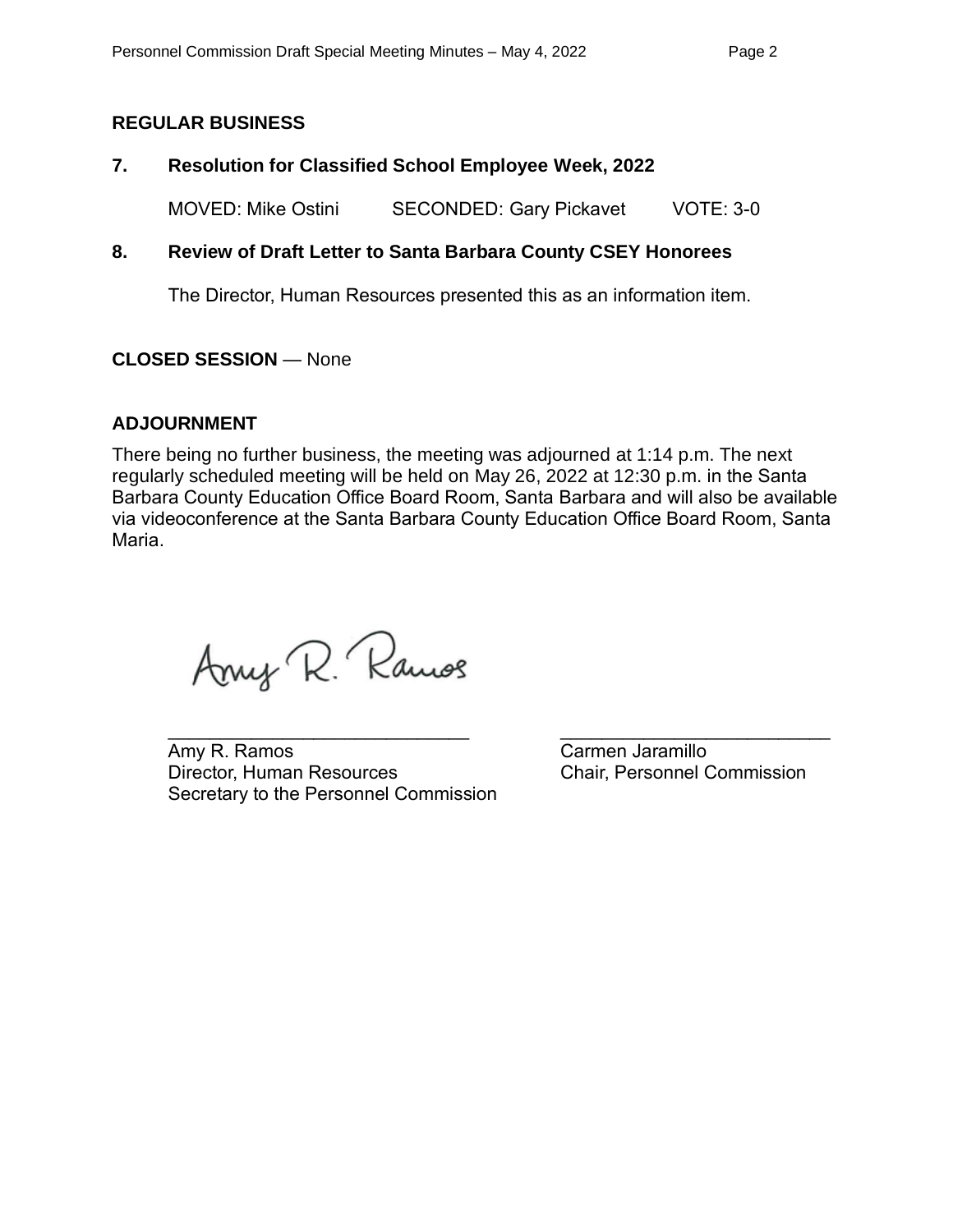

4400 Cathedral Oaks Rd, PO Box 6307, Santa Barbara, CA 93160-6307 Telephone: (805) 964-4711 · FAX: (805) 964-4713 · sbceo.org

Susan C. Salcido, Superintendent of Schools

#### **Apr 23, 2022 through May 20, 2022**

| <b>Position #</b> | <b>Position Information</b>                                                                                                                               |
|-------------------|-----------------------------------------------------------------------------------------------------------------------------------------------------------|
| 2484              | Paraeducator • Tommie Kunst Junior High DHOH • North County<br>20.00 hours per week • 10.00 months                                                        |
| 2485              | Educational Interpreter, American Sign Language, Certified • Tommie Kunst Junior High DHOH • North<br>County<br>32.50 hours per week • 10.00 months       |
| 2486              | Educational Interpreter, American Sign Language, Certified • Tommie Kunst Junior High DHOH • North<br>County<br>30.00 hours per week $\cdot$ 10.00 months |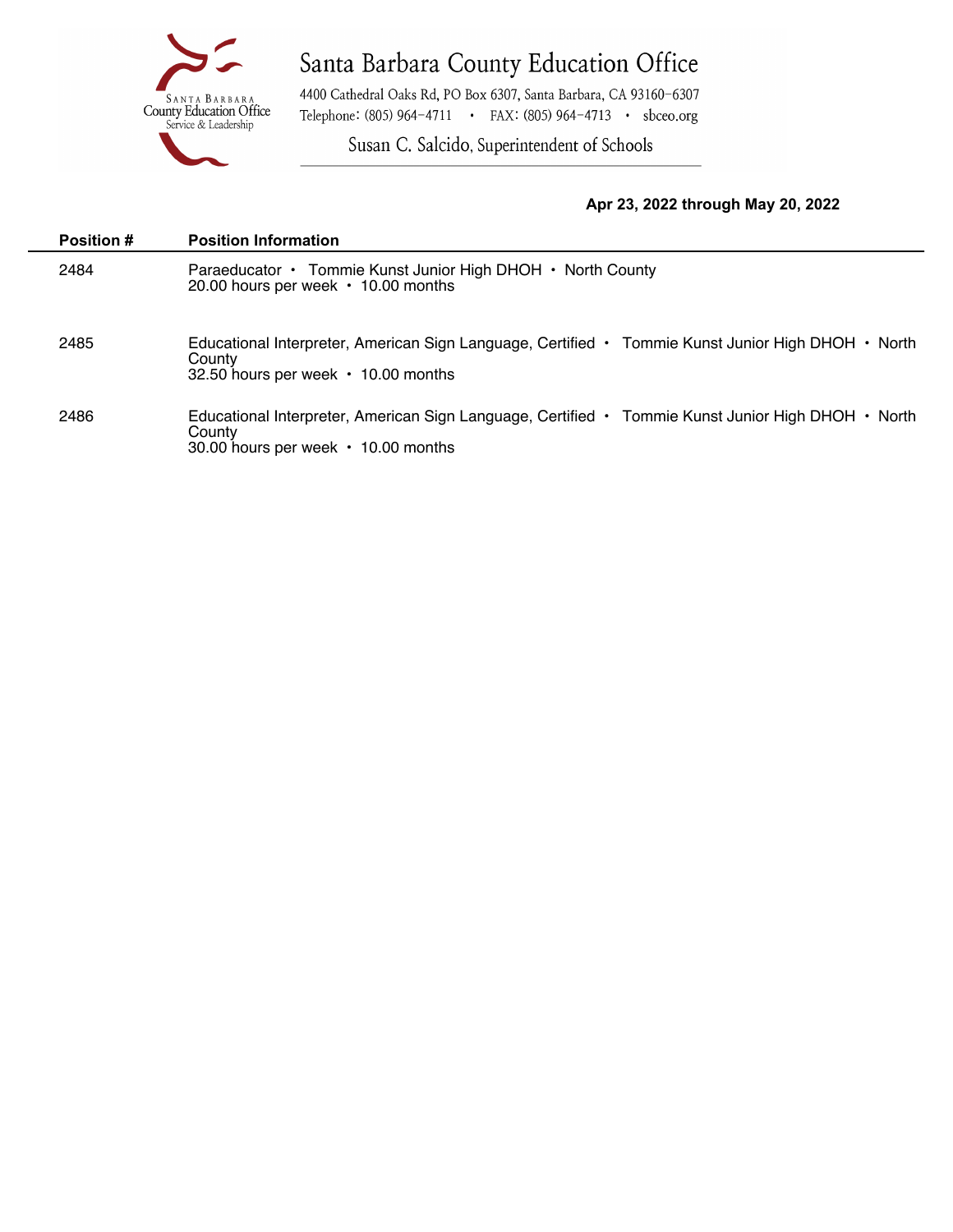#### Classified Personnel Report

June 2, 2022

#### **Appointments**

#### *Limited Term/Substitute*

| Stachowiak, Amalia                                                                                                       | May 16, 2022 |
|--------------------------------------------------------------------------------------------------------------------------|--------------|
| Paraeducator • Special Education • Various Sites<br>• Hourly as needed                                                   |              |
| Probationary                                                                                                             |              |
| Rivera Barriga, Paola                                                                                                    | May 3, 2022  |
| Health Advocate - Bilingual • Children and Family Resource Services • Health Linkages - North County<br>100% • 12 months |              |
| <b>Changes</b>                                                                                                           |              |
| <b>Anniversary Increase</b>                                                                                              |              |
| Bomer, Dyan                                                                                                              | May 1, 2022  |
| Administrative Assistant • Early Care and Education • Early Care and Education - Hope Center<br>100% • 12 months         |              |
| Carpio, Andrew                                                                                                           | May 1, 2022  |
| Paraeducator • Special Education • Lenora Fillmore Preschool<br>$67.5\% \cdot 10$ months                                 |              |
| Figueroa, Nelson                                                                                                         | May 1, 2022  |
| Clerical Assistant • Early Care and Education • Early Care and Education - Santa Maria<br>100% • 12 months               |              |
| Garza-Torrez, Karina                                                                                                     | May 1, 2022  |
| Child Care Services Technician • Early Care and Education • Early Care and Education - Hope Center<br>100% • 12 months   |              |
| Gilmore, Joan                                                                                                            | May 1, 2022  |
| Webmaster • Communications • Communications<br>75% • 12 months                                                           |              |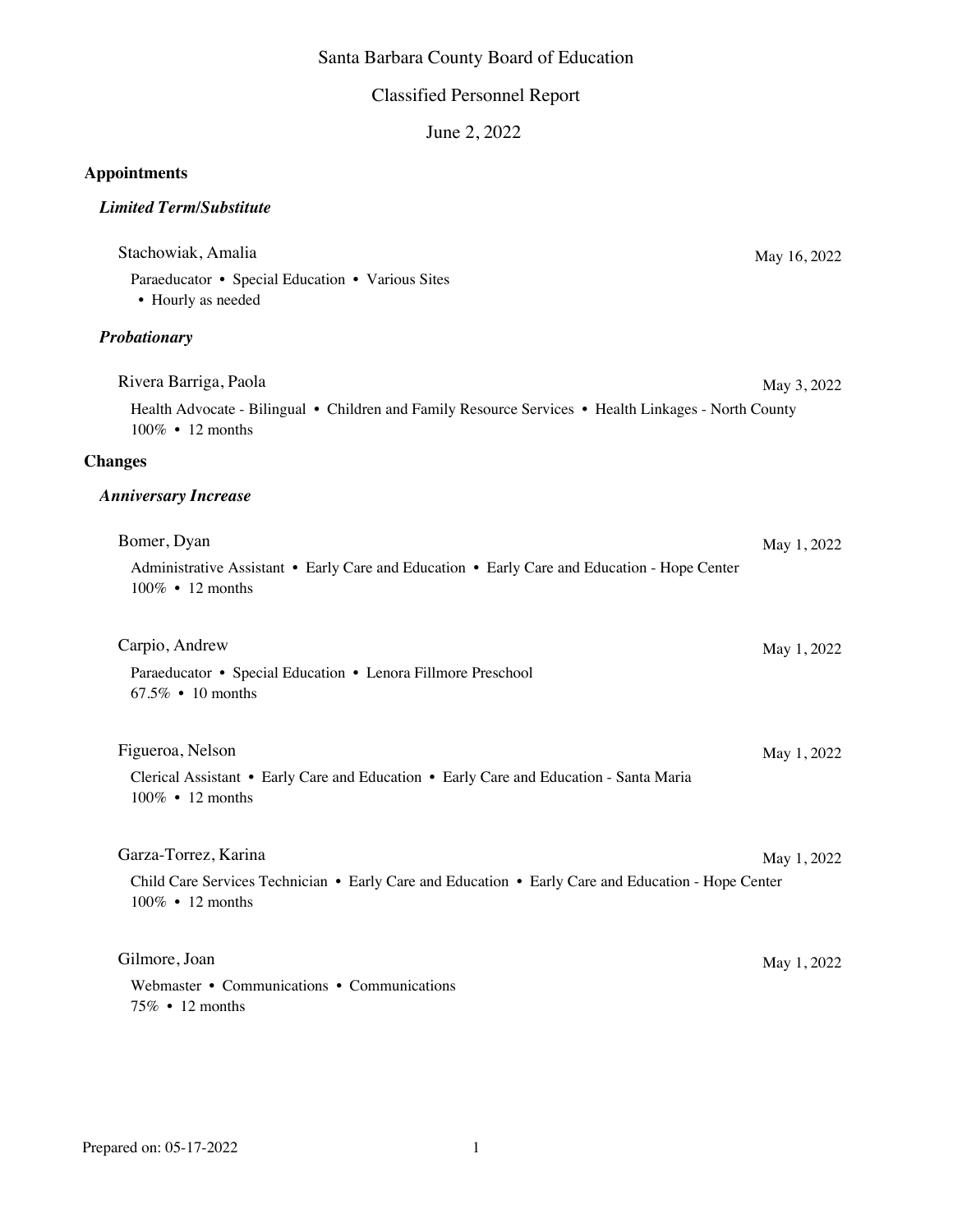| Hamamoto, Henry                                                                                                        | May 1, 2022 |
|------------------------------------------------------------------------------------------------------------------------|-------------|
| Accounting Assistant • Internal Services • Fiscal Services - Budgeting<br>100% • 12 months                             |             |
| Herrera, Rosa<br>Child Care Assistant • Early Care and Education • Just for Kids State Preschool                       | May 1, 2022 |
| 75% • 10 months                                                                                                        |             |
| Humphreys, Todd                                                                                                        | May 1, 2022 |
| Finance Systems Supervisor • School Business Advisory Services • School Business Advisory Services<br>100% • 12 months |             |
| Jasso, Gabriela                                                                                                        | May 1, 2022 |
| Paraeducator • Special Education • Speech/Language Services, McClelland<br>75% • 10 months                             |             |
| King, Barbara                                                                                                          | May 1, 2022 |
| Paraeducator • Special Education • Arellanes Junior High School<br>87.5% • 10 months                                   |             |
| Lopez, Jessica                                                                                                         | May 1, 2022 |
| Human Resources Supervisor • Human Resources • Certificated Human Resources Staff<br>100% • 12 months                  |             |
| Martin, Vanessa                                                                                                        | May 1, 2022 |
| Paraeducator • Special Education • Zaca Preschool<br>$65\% \cdot 10$ months                                            |             |
| Martinez, Serena                                                                                                       | May 1, 2022 |
| Paraeducator • Special Education • Ralph Dunlap School DHOH 2<br>75% • 10 months                                       |             |
| Morro, Homer                                                                                                           | May 1, 2022 |
| Certificated Human Resources Specialist • Human Resources • Human Resources Staff<br>100% • 12 months                  |             |
| Munar, Desiree                                                                                                         | May 1, 2022 |
| Paraeducator • Special Education • Allan Hancock Preschool<br>60% • 10 months                                          |             |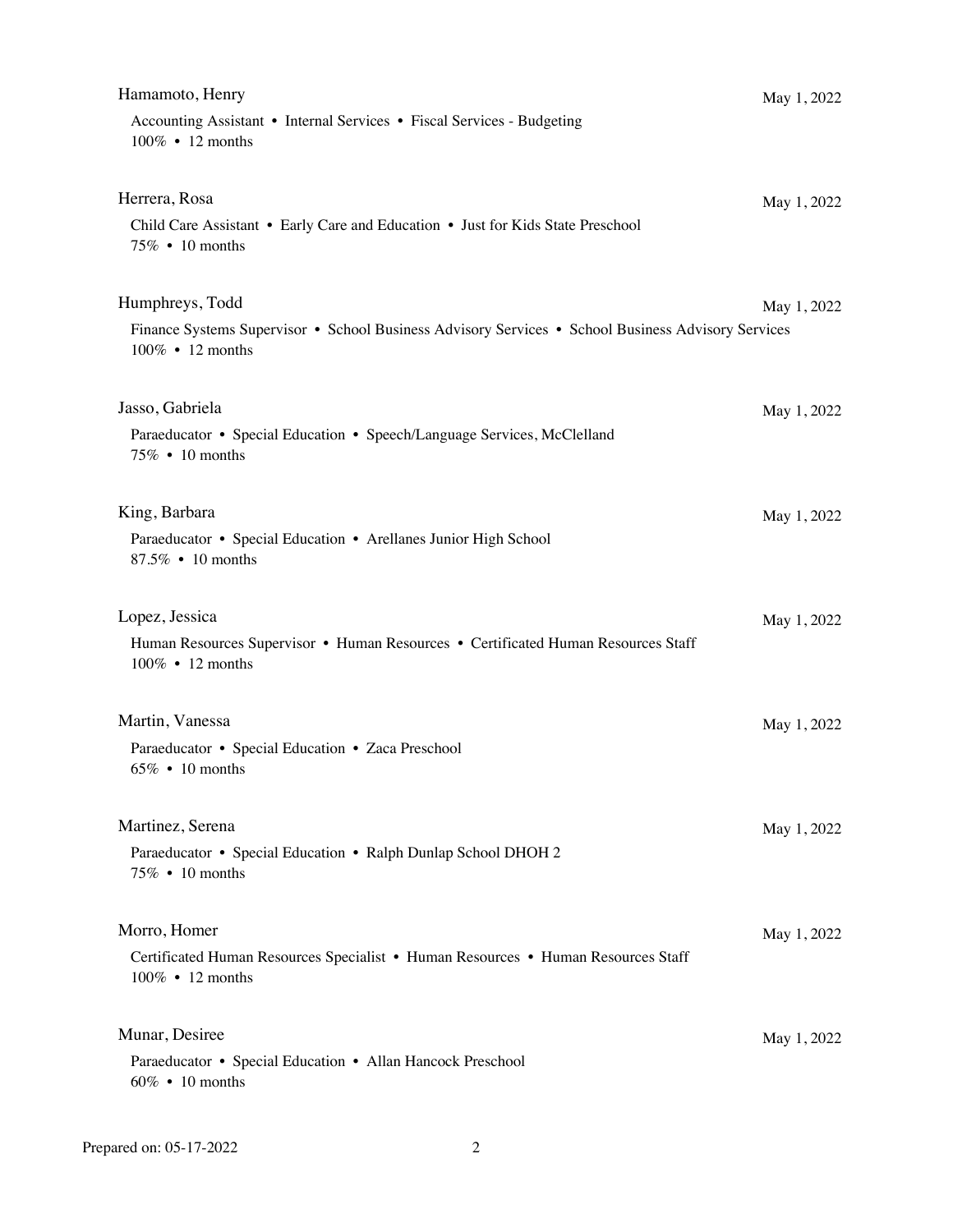| Quezada, Jacquelinne                                                                                                   | May 1, 2022 |
|------------------------------------------------------------------------------------------------------------------------|-------------|
| Child Care Services Technician • Early Care and Education • Early Care and Education - Santa Maria<br>100% • 12 months |             |
| Rangel, Denae                                                                                                          | May 1, 2022 |
| Paraeducator • Special Education • Alice Shaw Elementary<br>77.5% • 10 months                                          |             |
| Robertson, Shawna                                                                                                      | May 1, 2022 |
| Paraeducator • Special Education • Infant Services, Lompoc<br>50% • 12 months                                          |             |
| Rodriguez-Castellanos, Gabriela                                                                                        | May 1, 2022 |
| Paraeducator • Special Education • Speech/Language Services, McClelland<br>75% • 10 months                             |             |
| Rodriguez, Alejandra                                                                                                   | May 1, 2022 |
| Child Care Services Technician • Early Care and Education • Early Care and Education - Hope Center<br>100% • 12 months |             |
| Torres, Liliana                                                                                                        | May 1, 2022 |
| Paraeducator • Special Education • Clarence Ruth Preschool<br>75% • 10 months                                          |             |
| Trost, Shelley                                                                                                         | May 1, 2022 |
| Administrative Assistant • Early Care and Education • Early Care and Education Services<br>100% • 12 months            |             |
| Differential - Add                                                                                                     |             |
| Rangel, Denae                                                                                                          | May 2, 2022 |
| Paraeducator • Special Education • Alice Shaw Elementary<br>77.5% • 10 months<br>Specialized Health Care               |             |
| <b>Probation to Permanent</b>                                                                                          |             |
| Olivas, Alleena                                                                                                        | May 1, 2022 |
| Paraeducator • Special Education • Ernest Righetti High School DHOH<br>81.25% • 10 months                              |             |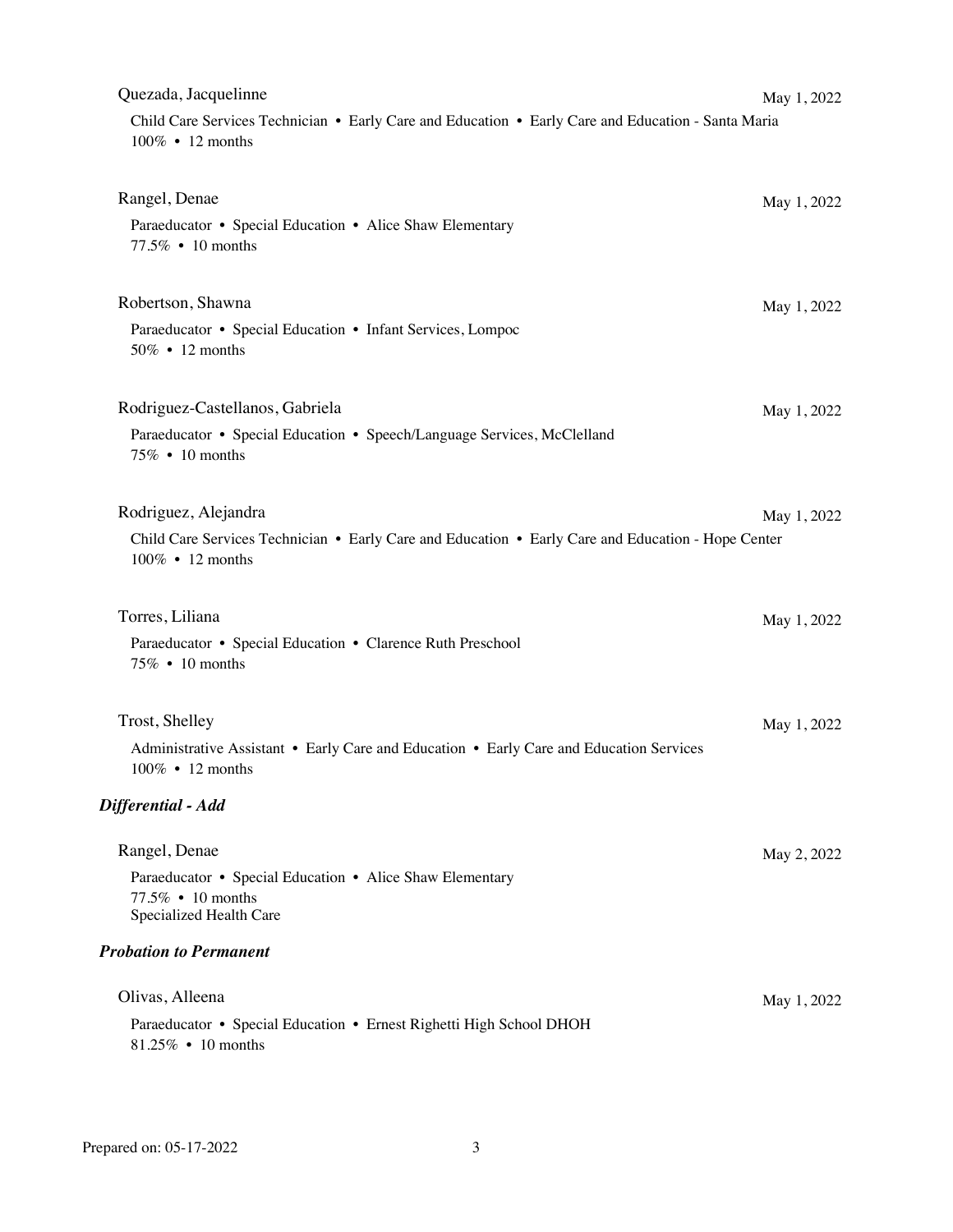| Sanchez Aguilar, Jennifer<br>Administrative Assistant • Curriculum and Instruction • Curriculum and Instruction<br>100% • 12 months                                   | May 1, 2022       |
|-----------------------------------------------------------------------------------------------------------------------------------------------------------------------|-------------------|
| <b>Professional Growth</b>                                                                                                                                            |                   |
| Cadena Jr., Juan<br>Senior Software Engineer • Information Technology Services • Information Technology Services<br>100% • 12 months<br>Professional Growth Award x 2 | May 1, 2022       |
| Goksu, Sibel<br>Educational Data Analyst • Curriculum and Instruction • Curriculum and Instruction<br>100% • 12 months<br>Professional Growth Award x 2               | April 1, 2022     |
| Ramirez, Raquel<br>Paraeducator • Special Education • Oakley Preschool<br>67.5% • 10 months<br>Professional Growth Award x 1                                          | May 1, 2022       |
| Sanchez, Eva<br>Paraeducator • Special Education • Speech/Language Services, McClelland<br>75% • 10 months<br>Professional Growth Award x 1                           | September 1, 2021 |
| <b>Separation</b>                                                                                                                                                     |                   |
| <b>Resignation</b>                                                                                                                                                    |                   |
| Guron, Rebecca<br>Welcome Every Baby (WEB) Nurse • Children and Family Resource Services • Welcome Every Baby<br>25% • 12 months                                      | April 29, 2022    |
| Martin, Vanessa<br>Paraeducator • Special Education • Zaca Preschool<br>$65\% \cdot 10$ months                                                                        | May 27, 2022      |
| McCulley, Keri<br>Program Associate • Partners In Education • Partners in Education - Program Services<br>75% • 11 months                                             | May 31, 2022      |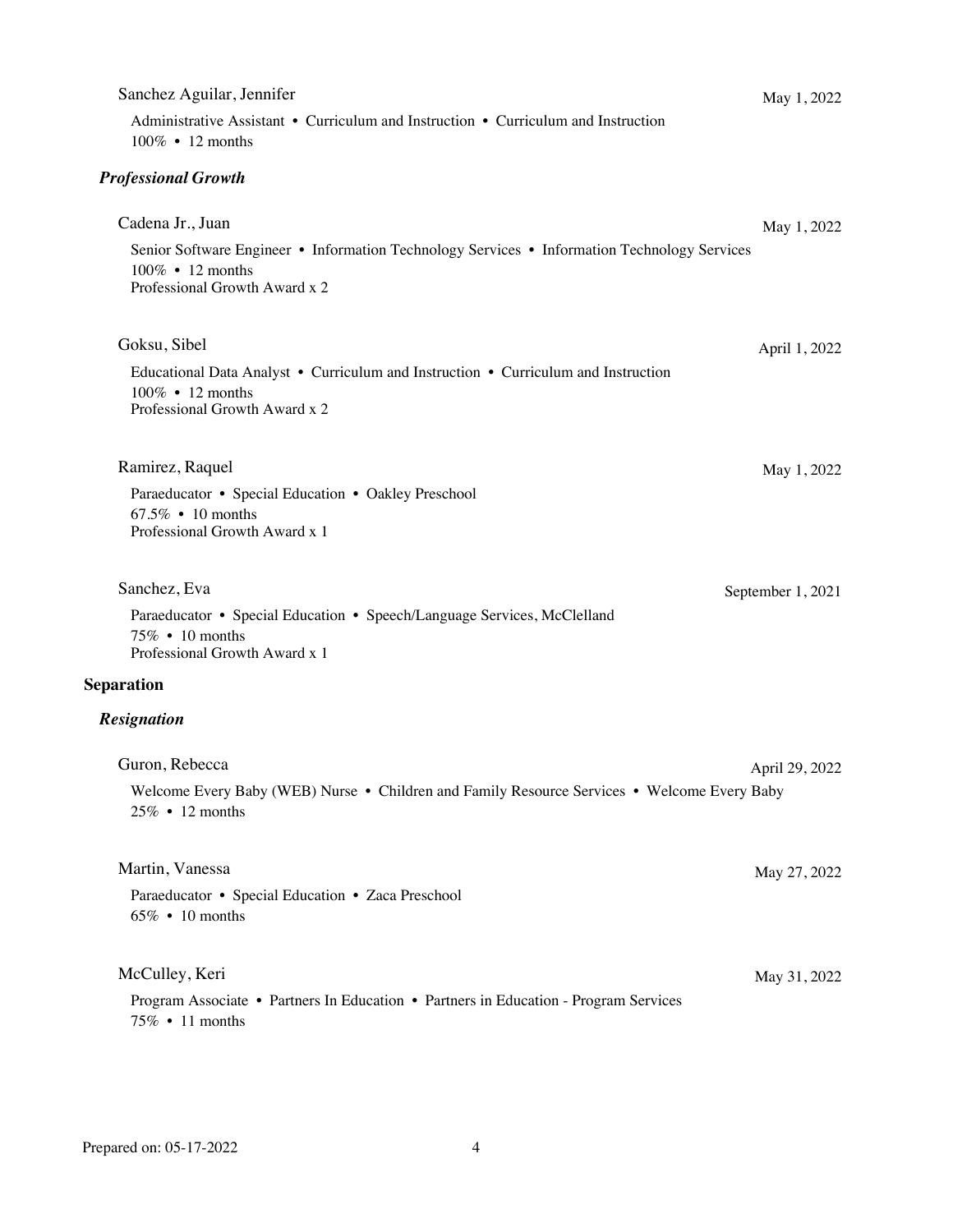#### Santizo, Marissa June 3, 2022

Paraeducator • Special Education • Hollister School 81.25% • 10 months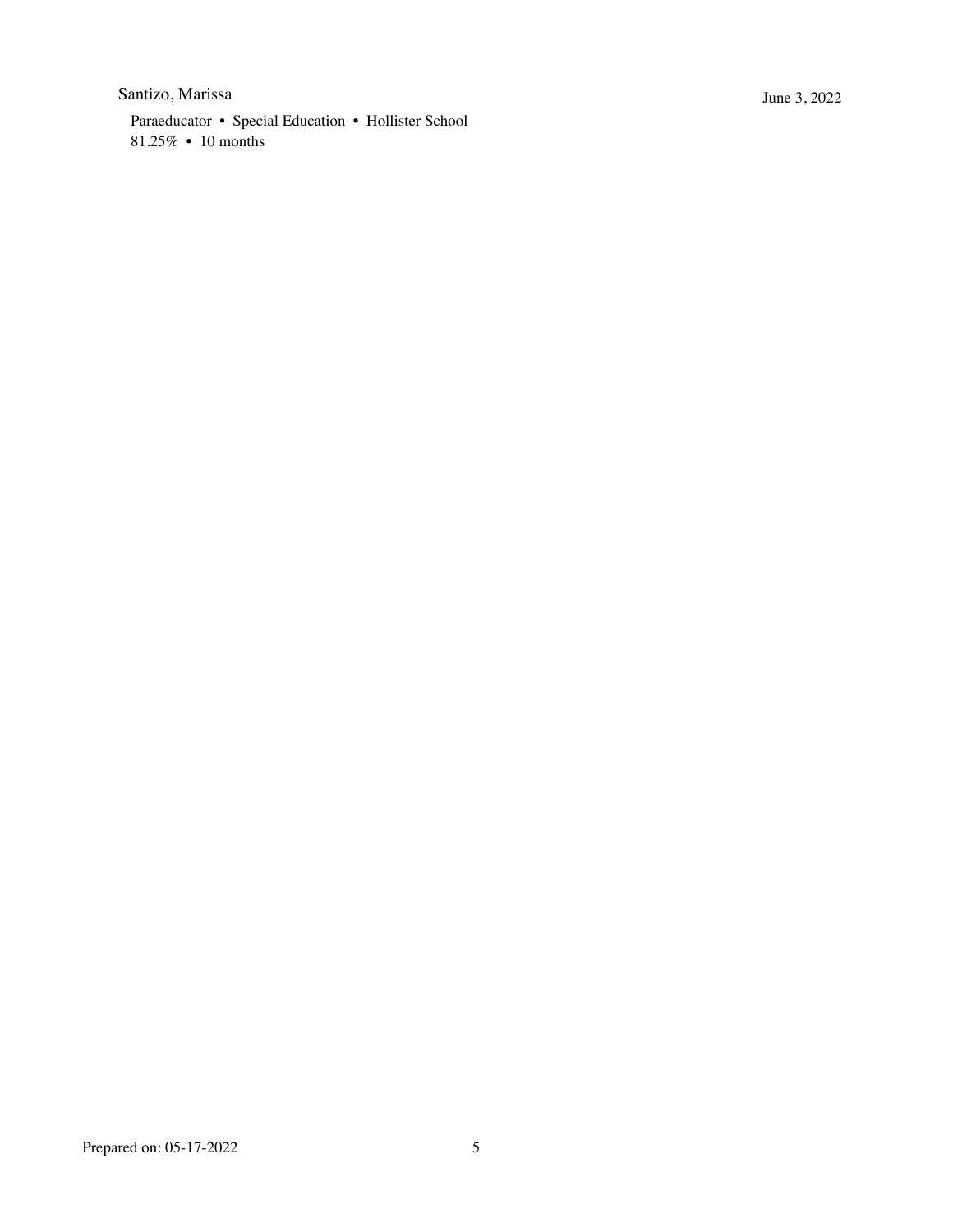

4400 Cathedral Oaks Rd, PO Box 6307, Santa Barbara, CA 93160-6307 Telephone: (805) 964-4711 • FAX: (805) 964-4713 • sbceo.org

Susan C. Salcido, Superintendent of Schools

Open Continuous Certification Eligibility List

Job Class: Child Care Assistant, Part-Time: 75% 30 hours/week

Rank Application Number

- 
- 

1 23633 11-04-2022 2 23685 11-03-2022 Date Eligibility Expires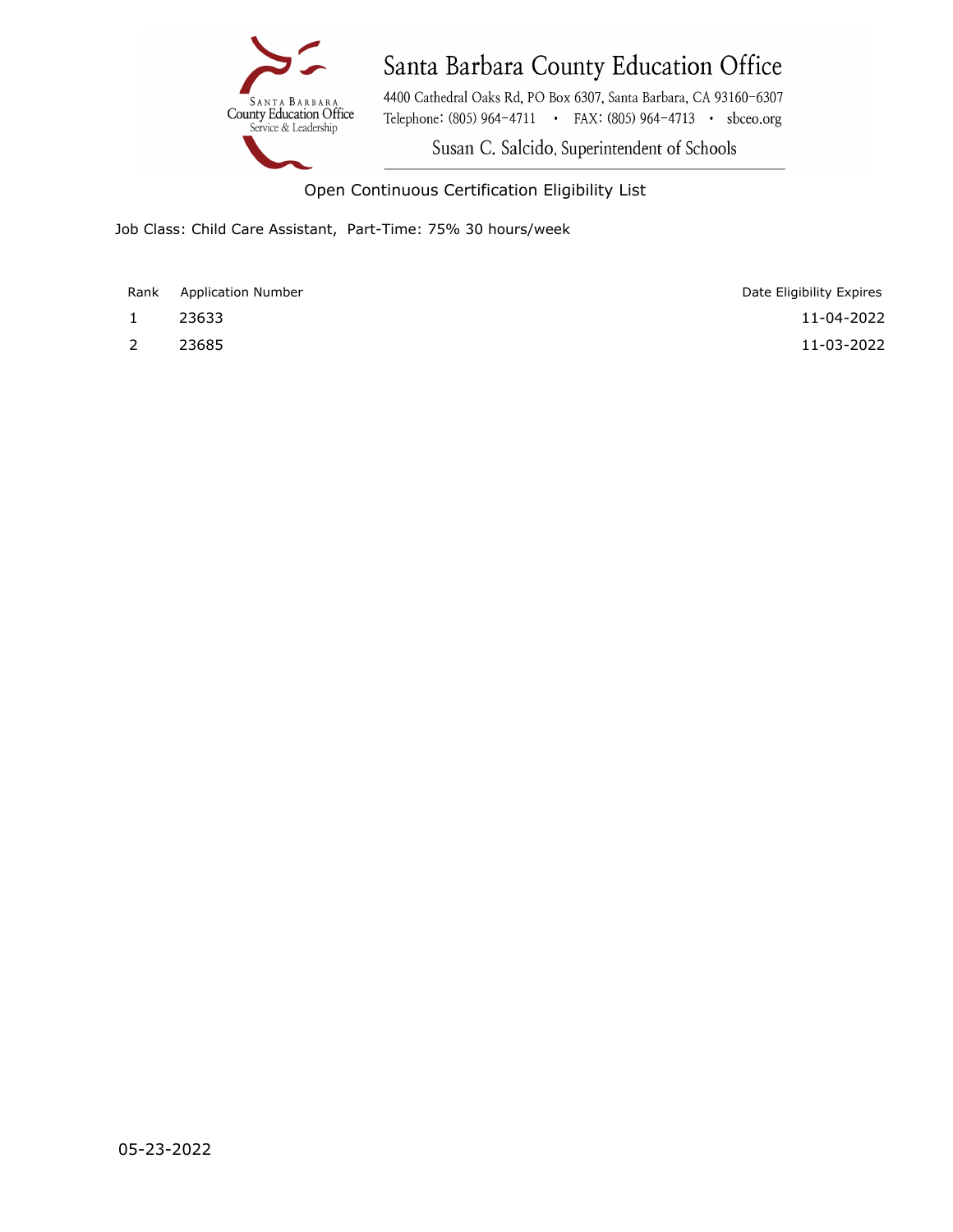#### AGENDA ITEM 11a(ii)



### Santa Barbara County Education Office

4400 Cathedral Oaks Rd, PO Box 6307, Santa Barbara, CA 93160-6307 Telephone: (805) 964-4711 • FAX: (805) 964-4713 • sbceo.org

Susan C. Salcido, Superintendent of Schools

Open Continuous Certification Eligibility List

Job Class: Health Advocate - Bilingual, Full-Time, 40 hours/week

Rank Application Number

- 
- 

1 23594 10-27-2022 2 23590 10-27-2022 Date Eligibility Expires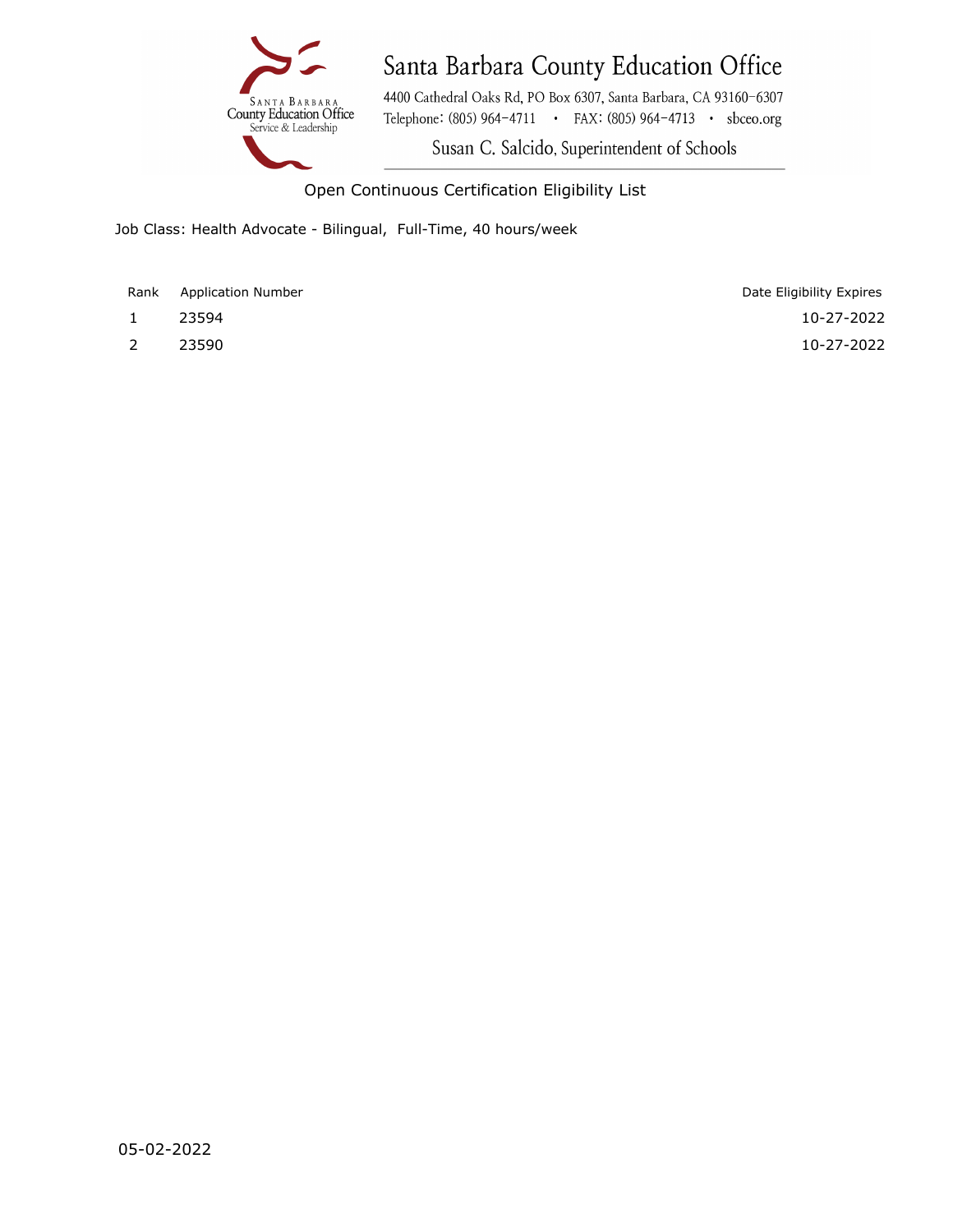

4400 Cathedral Oaks Rd, PO Box 6307, Santa Barbara, CA 93160-6307 Telephone: (805) 964-4711 • FAX: (805) 964-4713 • sbceo.org

Susan C. Salcido, Superintendent of Schools

Dual Certification Eligibility List

Job Class: Manager, Health Linkages Program, Full-time, 225 service days per year, 40 hrs/wk

- 
- 

1 23785 11-11-2022 2 23783 11-11-2022 Date Eligibility Expires

Number of applicants passed screening: 9 Number of performance/written exam attendees: 8 Number of applicants: 16 Number of oral exam attendees: 2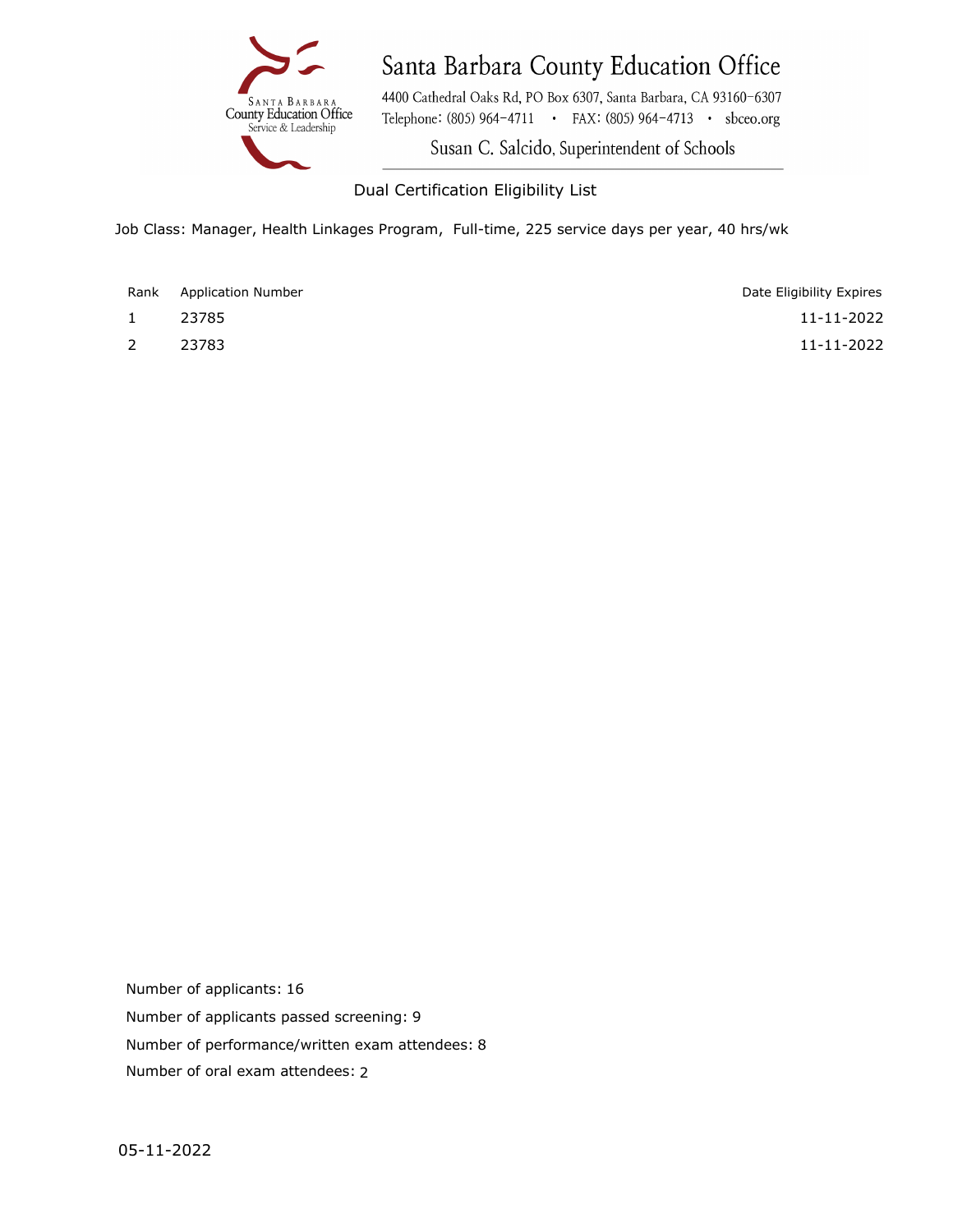

4400 Cathedral Oaks Rd, PO Box 6307, Santa Barbara, CA 93160-6307 Telephone: (805) 964-4711 · FAX: (805) 964-4713 · sbceo.org

Susan C. Salcido, Superintendent of Schools

#### Dual Certification Eligibility List

Job Class: Manager, Health Linkages Program, Part-time, 225 service days per year, 20 hrs/wk

| Rank         | <b>Application Number</b> | Date Eligibility Expires |
|--------------|---------------------------|--------------------------|
| $\mathbf{1}$ | 23627                     | 11-11-2022               |
| 2            | 23585                     | 11-11-2022               |
| $\mathbf{3}$ | 23615                     | 11-11-2022               |

Number of applicants passed screening: 11 Number of performance/written exam attendees: 6 Number of applicants: 12 Number of oral exam attendees: 4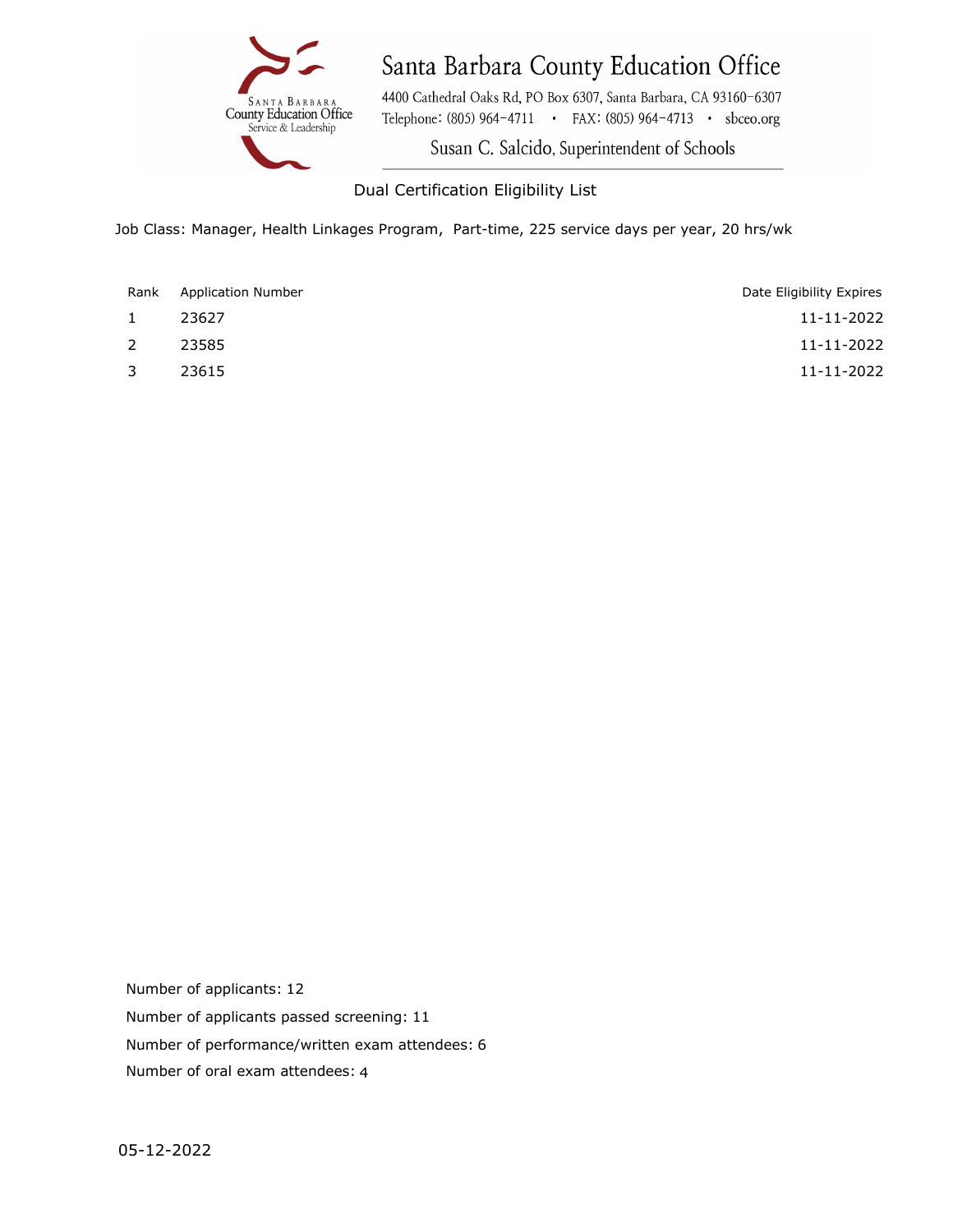

4400 Cathedral Oaks Rd, PO Box 6307, Santa Barbara, CA 93160-6307 Telephone: (805) 964-4711 · FAX: (805) 964-4713 · sbceo.org

Susan C. Salcido, Superintendent of Schools

Open Continuous Certification Eligibility List

Job Class: Paraprofessional, Behavioral Intervention, Part-Time: 75% 30 hours/week

Rank Application Number

- 
- 

1 23691 11-17-2022 2 23715 11-17-2022 Date Eligibility Expires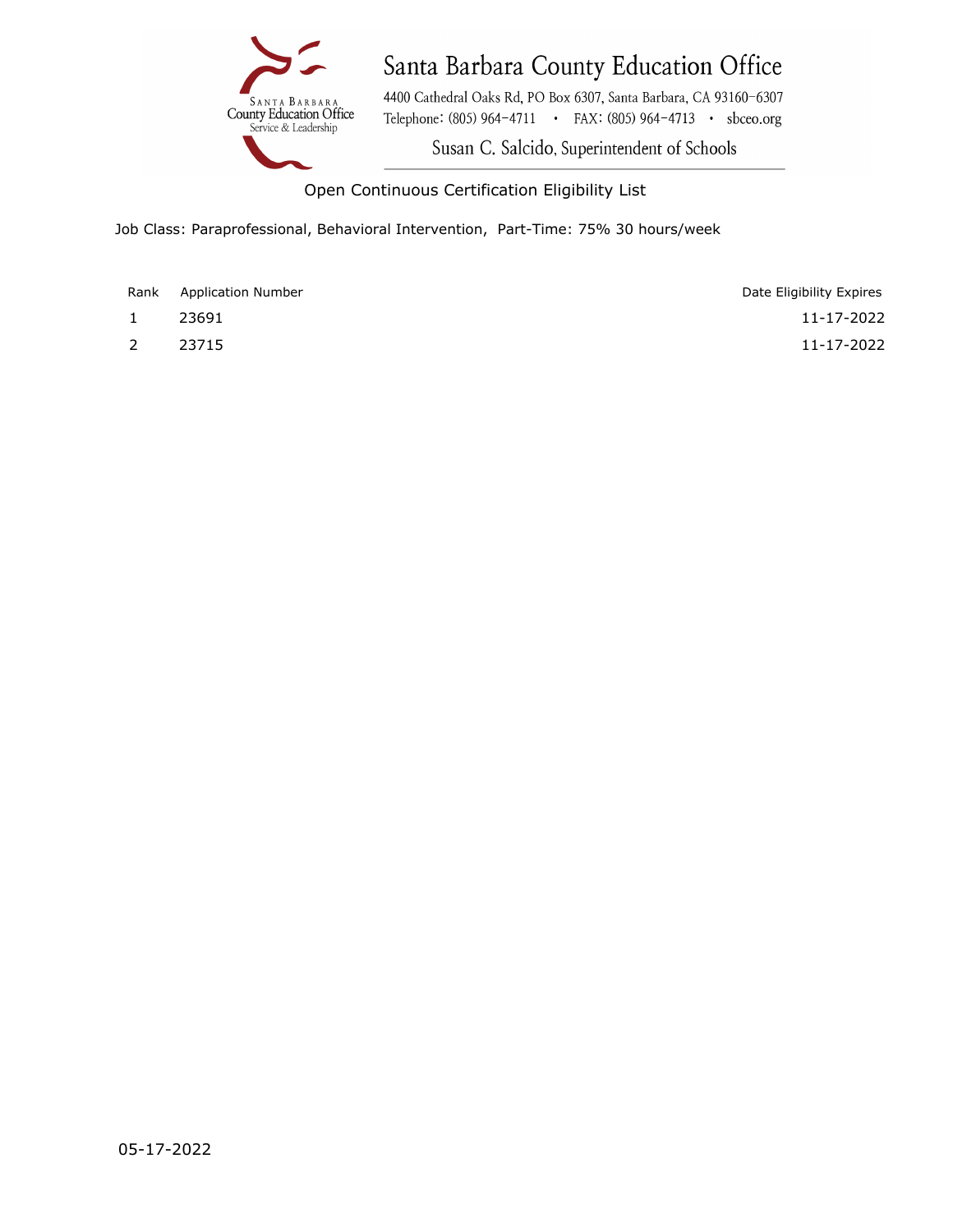#### AGENDA ITEM 11a(vi)



# Santa Barbara County Education Office

4400 Cathedral Oaks Rd, PO Box 6307, Santa Barbara, CA 93160-6307 Telephone: (805) 964-4711 • FAX: (805) 964-4713 • sbceo.org

Susan C. Salcido, Superintendent of Schools

Open Continuous Certification Eligibility List

Job Class: School Occupational Therapist, Full-Time, 40 hours/week

Rank Application Number

1 23733 11-03-2022 Date Eligibility Expires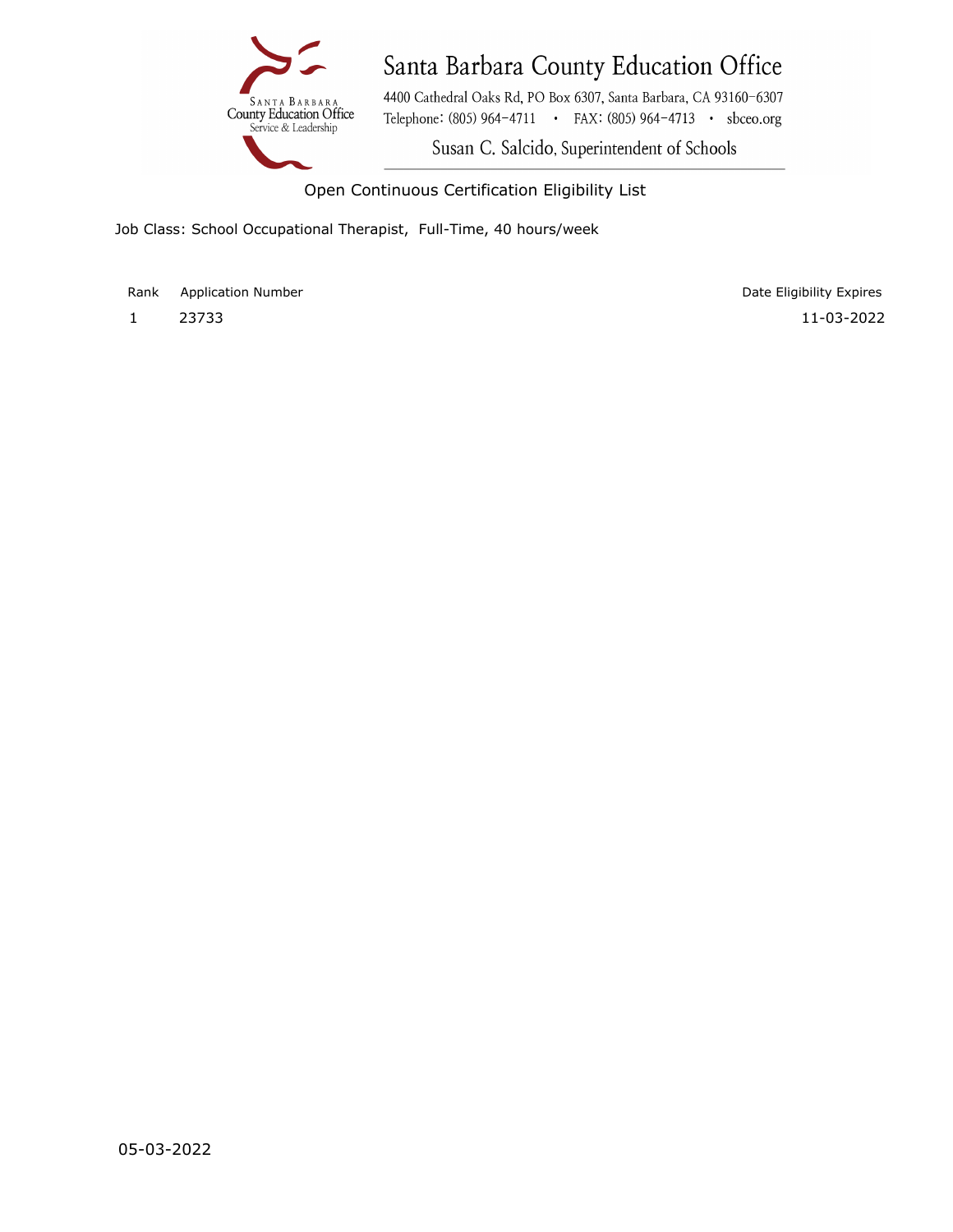#### AGENDA ITEM 11a(vii)



# Santa Barbara County Education Office

4400 Cathedral Oaks Rd, PO Box 6307, Santa Barbara, CA 93160-6307 Telephone: (805) 964-4711 • FAX: (805) 964-4713 • sbceo.org

Susan C. Salcido, Superintendent of Schools

Open Continuous Certification Eligibility List

Job Class: Vocational Assistant, Part-Time: 75% 30 hours/week

Rank Application Number

1 23509 11-03-2022 Date Eligibility Expires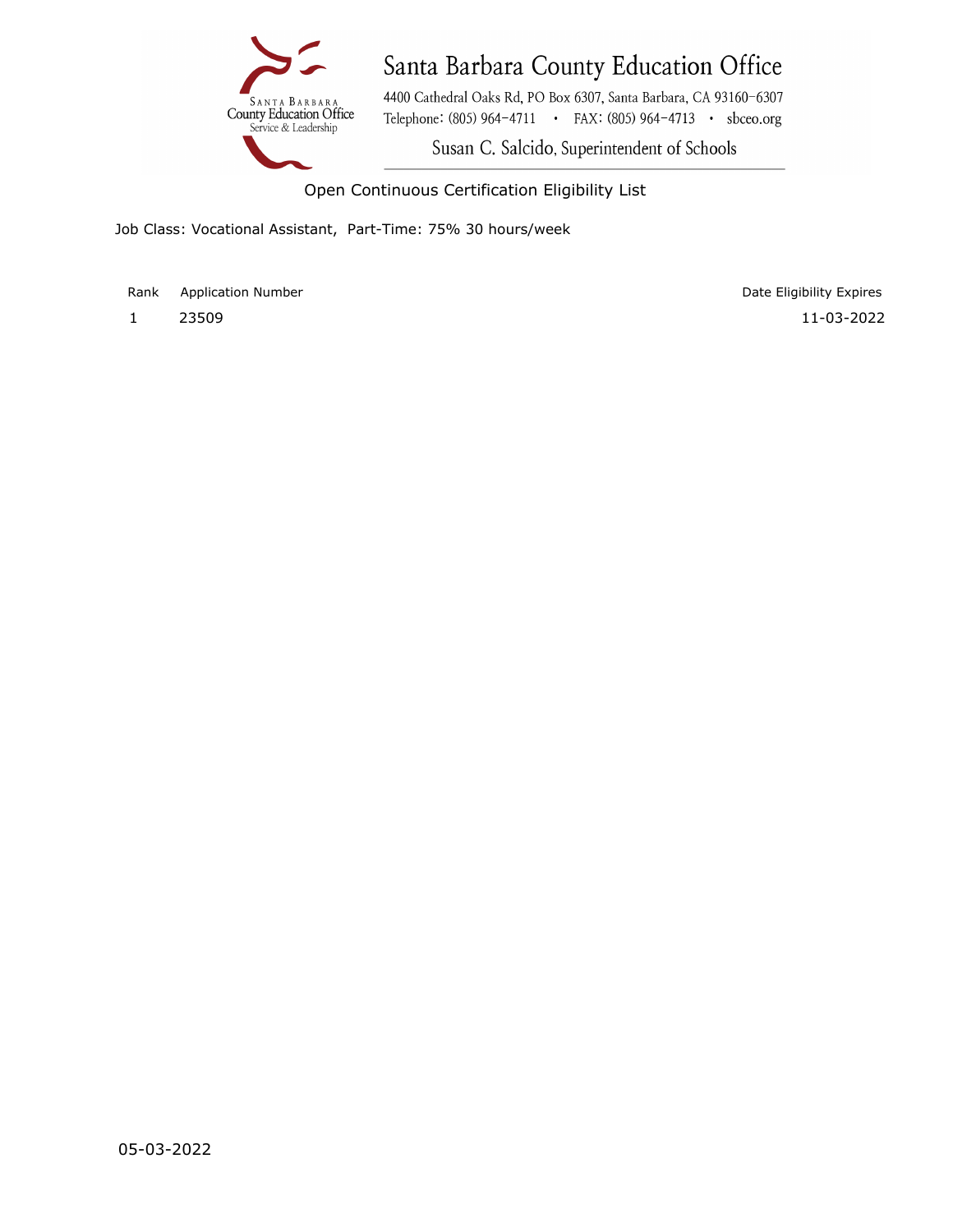

4400 Cathedral Oaks Rd, PO Box 6307, Santa Barbara, CA 93160-6307 Telephone: (805) 964-4711 • FAX: (805) 964-4713 • sbceo.org

Susan C. Salcido, Superintendent of Schools

#### Dual Certification Eligibility List

Job Class: Clerical Assistant, Full-Time

| Rank         | <b>Application Number</b> | Date Eligibility Expires |
|--------------|---------------------------|--------------------------|
| $\mathbf{1}$ | 22668                     | 06-02-2022               |
| $\mathbf{1}$ | 22686                     | 06-02-2022               |
| 2            | 22753                     | 06-02-2022               |
| 3            | 22724                     | 06-02-2022               |
|              |                           |                          |

Number of applicants passed screening: 9 Number of performance/written exam attendees: 8 Number of applicants: 9 Number of oral exam attendees: 4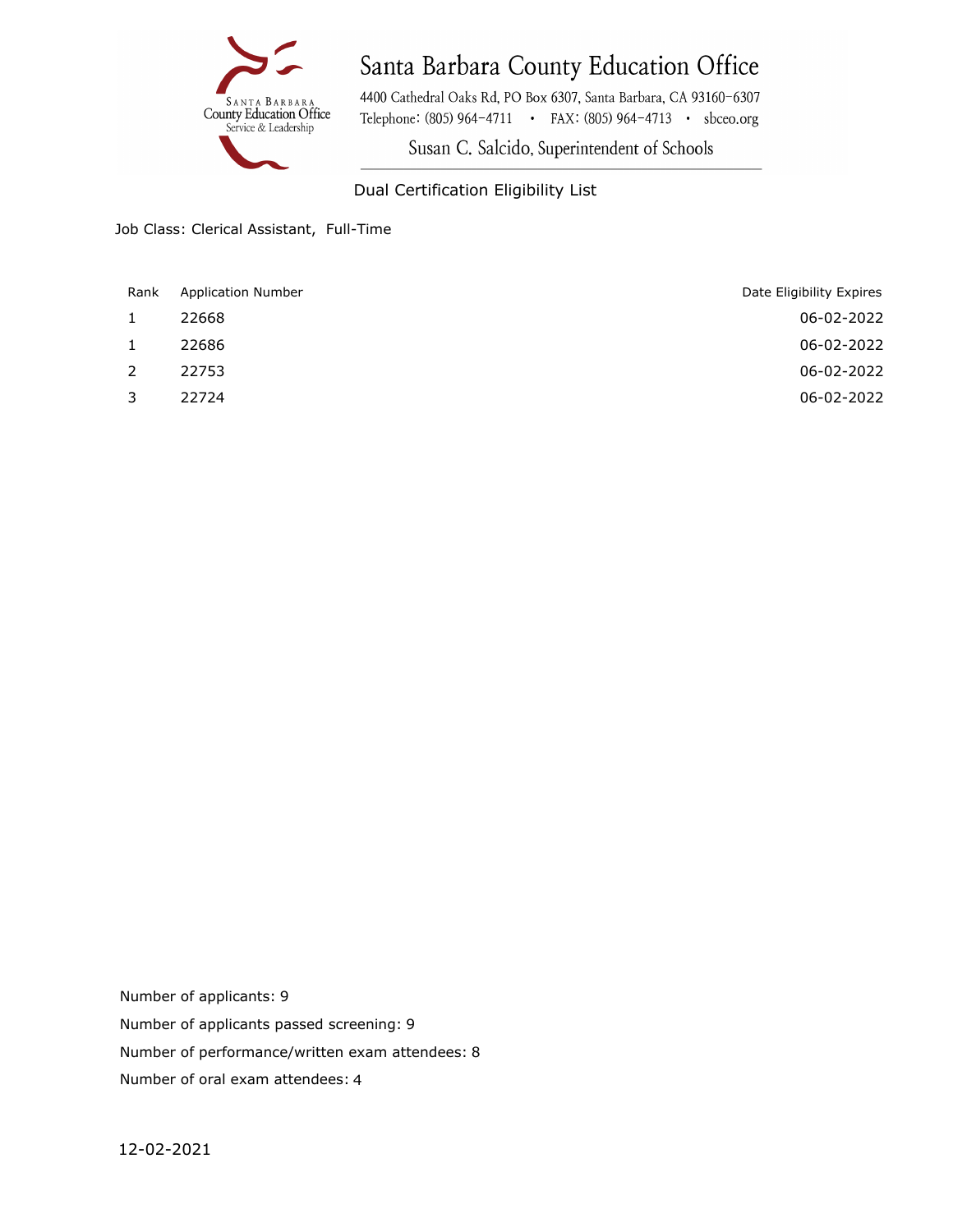| Model OB23-17 Personnel Commission                                                                                                                                  |                  |                                                                     | Fiscal Year 2022/23                    |
|---------------------------------------------------------------------------------------------------------------------------------------------------------------------|------------------|---------------------------------------------------------------------|----------------------------------------|
| # of Items                                                                                                                                                          | <b>Item Type</b> | <b>Item Amount</b>                                                  | <b>Account Amount</b>                  |
| Fund 01 - General Fund/County School Ser                                                                                                                            |                  |                                                                     |                                        |
| <b>Expenditure</b>                                                                                                                                                  |                  |                                                                     |                                        |
| 01-0000-0-0000-7460-2300-000-1490-0000                                                                                                                              |                  |                                                                     | 142,455                                |
| PER COM, Class Admin Sal, Clas Pers, Undistri                                                                                                                       | Salary           | 142,455.00                                                          |                                        |
| 01-0000-0-0000-7460-2400-000-1490-0000                                                                                                                              |                  |                                                                     | 160,557                                |
| PER COM, Cler/Office Sal, Clas Pers, Undistri                                                                                                                       |                  |                                                                     |                                        |
| 4                                                                                                                                                                   | Manual           | 1,440.00                                                            |                                        |
| 8                                                                                                                                                                   | Salary           | 159,116.04                                                          |                                        |
| 01-0000-0-0000-7460-2430-000-1490-0000<br>PER COM, Extra Hours/OT, Clas Pers, Undistri                                                                              |                  |                                                                     | 3,000                                  |
| 1                                                                                                                                                                   | Manual           | 3,000.00                                                            |                                        |
| 01-0000-0-0000-7460-2440-000-1490-0000                                                                                                                              |                  |                                                                     | 3,000                                  |
| PER COM, Substitutes, Clas Pers, Undistri<br>1                                                                                                                      | Manual           | 3,000.00                                                            |                                        |
| 01-0000-0-0000-7460-3202-000-1490-0000                                                                                                                              |                  |                                                                     | 78,124                                 |
| PER COM, PERS2, Clas Pers, Undistri                                                                                                                                 |                  |                                                                     |                                        |
| $\overline{2}$                                                                                                                                                      | Manual           | 1,524.00                                                            |                                        |
| $\overline{7}$                                                                                                                                                      | Salary           | 76,599.04                                                           |                                        |
| 01-0000-0-0000-7460-3302-000-1490-0000<br>PER COM, OasdMed2, Clas Pers, Undistri                                                                                    |                  |                                                                     | 96                                     |
| 1                                                                                                                                                                   | Manual           | 29.76                                                               |                                        |
| 1                                                                                                                                                                   | Salary           | 66.07                                                               |                                        |
| 01-0000-0-0000-7460-3304-000-1490-0000                                                                                                                              |                  |                                                                     | 4,451                                  |
| PER COM, Medi Class, Clas Pers, Undistri                                                                                                                            |                  |                                                                     |                                        |
| 5<br>8                                                                                                                                                              | Manual           | 107.88                                                              |                                        |
| 01-0000-0-0000-7460-3402-000-1490-0000                                                                                                                              | Salary           | 4,342.55                                                            | 103,489                                |
| PER COM, H&W2 Class, Clas Pers, Undistri                                                                                                                            |                  |                                                                     |                                        |
| $\mathbf{1}$                                                                                                                                                        | Manual           | 5,415.00-                                                           |                                        |
| 14                                                                                                                                                                  | Salary           | 108,904.00                                                          |                                        |
| 01-0000-0-0000-7460-3502-000-1490-0000                                                                                                                              |                  |                                                                     | 1,525                                  |
| PER COM, Unempl2 Class, Clas Pers, Undistri<br>3                                                                                                                    | Manual           | 32.40                                                               |                                        |
| $\overline{7}$                                                                                                                                                      | Salary           | 1,492.10                                                            |                                        |
| 01 - 0000 - 0 - 0000 - 7460 - 3602 - 000 - 1490 - 0000                                                                                                              |                  |                                                                     | 4,776                                  |
| PER COM, WrkComp2 Class, Clas Pers, Undistri                                                                                                                        |                  |                                                                     |                                        |
| 5                                                                                                                                                                   | Manual           | 115.77                                                              |                                        |
| 8<br>01-0000-0-0000-7460-4300-000-1490-0000                                                                                                                         | Salary           | 4,660.00                                                            | 200                                    |
| PER COM, Supplies, Clas Pers, Undistri                                                                                                                              |                  |                                                                     |                                        |
|                                                                                                                                                                     | Other            | 200.00                                                              |                                        |
| 01-0000-0-0000-7460-4340-000-1490-0000                                                                                                                              |                  |                                                                     | 400                                    |
| PER COM, Compter Exps, Clas Pers, Undistri<br>1                                                                                                                     | Other            | 400.00                                                              |                                        |
| 01-0000-0-0000-7460-4350-000-1490-0000                                                                                                                              |                  |                                                                     | 3,140                                  |
| PER COM, Office Supply, Clas Pers, Undistri                                                                                                                         |                  |                                                                     |                                        |
| 1                                                                                                                                                                   | Other            | 3,140.00                                                            |                                        |
| 01-0000-0-0000-7460-5200-000-1490-0000                                                                                                                              |                  |                                                                     | 2,000                                  |
| PER COM, Travel, Clas Pers, Undistri<br>2                                                                                                                           | Other            | 2,000.00                                                            |                                        |
| 01-0000-0-0000-7460-5201-000-1490-0000                                                                                                                              |                  |                                                                     | 4,000                                  |
| PER COM, Out of Cnty Trv, Clas Pers, Undistri                                                                                                                       |                  |                                                                     |                                        |
| 1                                                                                                                                                                   | Other            | 4,000.00                                                            |                                        |
| Selection<br>Grouped by Acct Type, (Org = 61, Zero? = N, Item Type? = , Restricted? = Y, Control? =<br>N, Management = 1490, Object Digit = 0, Page Break Level = ) |                  |                                                                     | ONLINE<br><b>ESCAPE</b><br>Page 1 of 2 |
| 061 - Santa Barbara County Education Office                                                                                                                         |                  | Generated for Patricia Valadez (61VALADEZP), Apr 25 2022<br>11:48AM |                                        |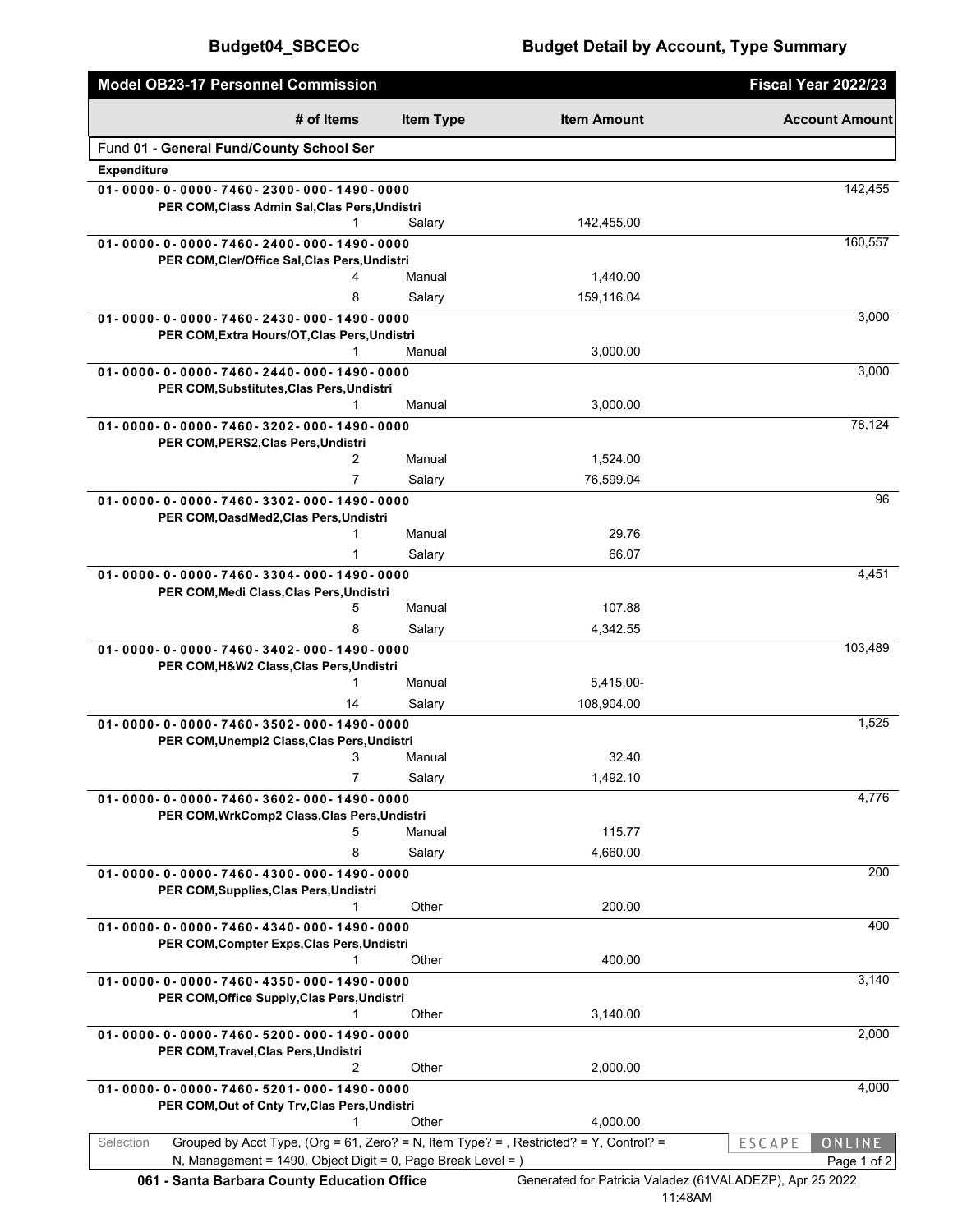| Model OB23-17 Personnel Commission            |                  |                                                     | Fiscal Year 2022/23   |
|-----------------------------------------------|------------------|-----------------------------------------------------|-----------------------|
| # of Items                                    | <b>Item Type</b> | <b>Item Amount</b>                                  | <b>Account Amount</b> |
| Fund 01 - General Fund/County School Ser      | (continued)      |                                                     |                       |
| <b>Expenditure (continued)</b>                |                  |                                                     |                       |
| 01-0000-0-0000-7460-5300-000-1490-0000        |                  |                                                     | 9,950                 |
| PER COM, Dues/Membership, Clas Pers, Undistri |                  |                                                     |                       |
| 2                                             | Other            | 9.950.00                                            |                       |
| 01-0000-0-0000-7460-5610-000-1490-0000        |                  |                                                     | 1,675                 |
| PER COM, Rntl Les w/o Op, Clas Pers, Undistri |                  |                                                     |                       |
| 2                                             | Other            | 1,675.00                                            |                       |
| 01-0000-0-0000-7460-5630-000-1490-0000        |                  |                                                     | 200                   |
| PER COM, Repairs, Clas Pers, Undistri         |                  |                                                     |                       |
|                                               | Other            | 200.00                                              |                       |
| 01-0000-0-0000-7460-5640-000-1490-0000        |                  |                                                     | 500                   |
| PER COM, Computer Repr, Clas Pers, Undistri   |                  |                                                     |                       |
| 1                                             | Other            | 500.00                                              |                       |
| 01-0000-0-0000-7460-5650-000-1490-0000        |                  |                                                     | 1,249                 |
| PER COM, Maint Agreemnts, Clas Pers, Undistri |                  |                                                     |                       |
| 2                                             | Other            | 1,249.00                                            |                       |
| 01-0000-0-0000-7460-5715-000-1490-0000        |                  |                                                     | 400                   |
| PER COM, PhotoCopies, Clas Pers, Undistri     |                  |                                                     |                       |
|                                               | Other            | 400.00                                              |                       |
| 01-0000-0-0000-7460-5720-000-1490-0000        |                  |                                                     | 50                    |
| PER COM, Postage, Clas Pers, Undistri         |                  |                                                     |                       |
| 1                                             | Other            | 50.00                                               |                       |
| 01-0000-0-0000-7460-5730-000-1490-0000        |                  |                                                     | 1,025                 |
| PER COM, Printing/Dupl, Clas Pers, Undistri   |                  |                                                     |                       |
| 2                                             | Other            | 1,025.00                                            |                       |
| 01-0000-0-0000-7460-5740-000-1490-0000        |                  |                                                     | 160                   |
| PER COM, Computer Suppt, Clas Pers, Undistri  |                  |                                                     |                       |
| 1                                             | Other            | 160.00                                              |                       |
| 01-0000-0-0000-7460-5745-000-1490-0000        |                  |                                                     | 300                   |
| PER COM, Vehicle Use, Clas Pers, Undistri     |                  |                                                     |                       |
| 2                                             | Other            | 300.00                                              |                       |
| 01-0000-0-0000-7460-5800-000-1490-0000        |                  |                                                     | 6,000                 |
| PER COM, Prof Consulting, Clas Pers, Undistri |                  |                                                     |                       |
| 2                                             | Other            | 6,000.00                                            |                       |
| 01-0000-0-0000-7460-5830-000-1490-0000        |                  |                                                     | 10,301                |
| PER COM, Advertisement, Clas Pers, Undistri   |                  |                                                     |                       |
| $\overline{2}$                                | Other            | 10,301.00                                           |                       |
|                                               |                  | Total for Org 061, Fund 01 and Expenditure accounts | 543.023               |

Selection Grouped by Acct Type, (Org = 61, Zero? = N, Item Type? = , Restricted? = Y, Control? = ESCAPE ONLINE N, Management = 1490, Object Digit = 0, Page Break Level = ) Page 2 of 2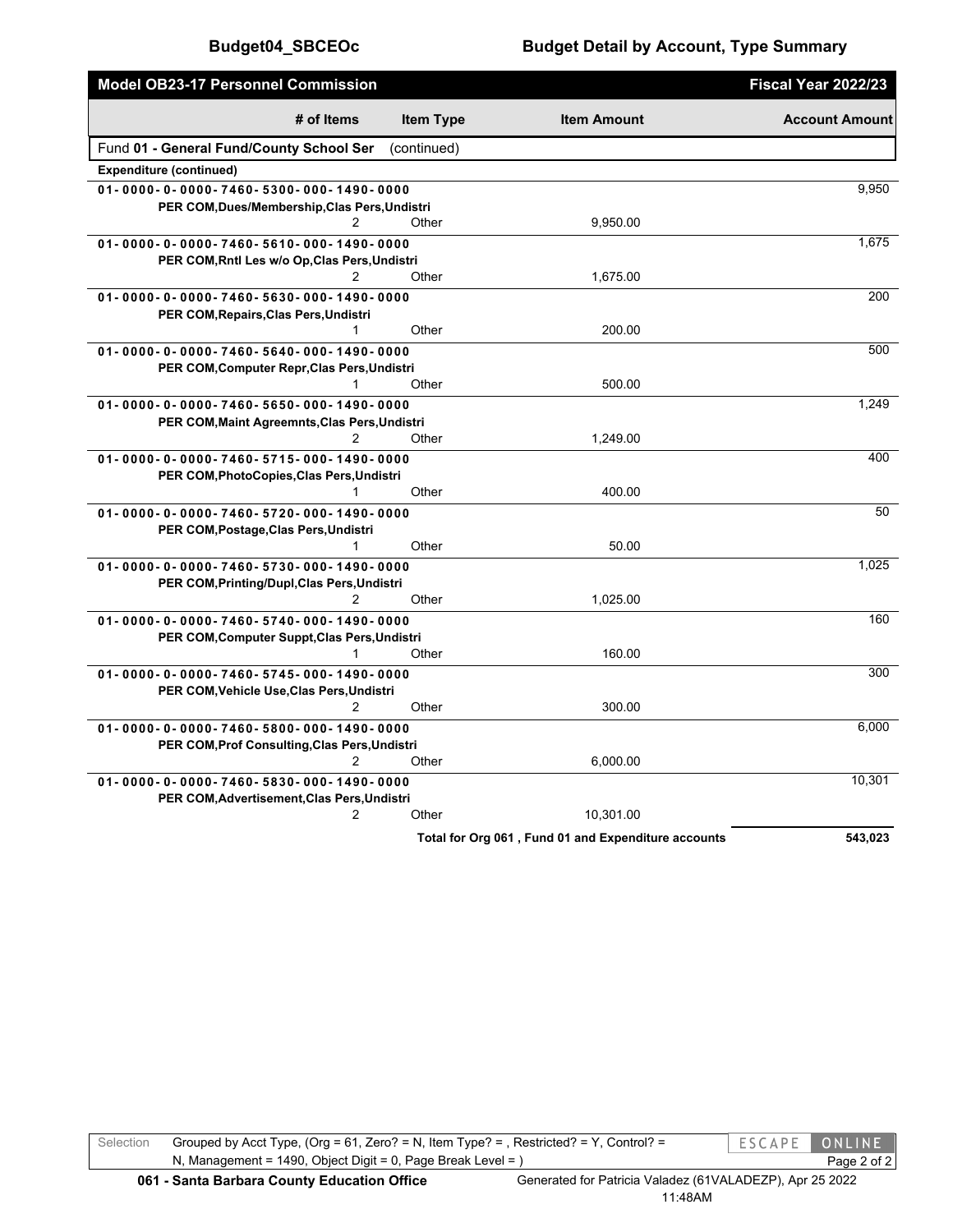**Fiscal06a Comparative Object Summary** 

| <b>AGENDA ITEM 12b</b> |  |
|------------------------|--|
|------------------------|--|

|                                        |                                                                                                                                                                                                                            | 2021/22                         | 2021/22            | 2021/22            | 2022/23            | 2022/23              | 2022/23         |                |  |  |  |  |
|----------------------------------------|----------------------------------------------------------------------------------------------------------------------------------------------------------------------------------------------------------------------------|---------------------------------|--------------------|--------------------|--------------------|----------------------|-----------------|----------------|--|--|--|--|
| <b>Account</b><br><b>Object Code</b>   |                                                                                                                                                                                                                            | <b>Adopted</b>                  | <b>Revised</b>     | <b>Actuals</b>     | <b>Adopted</b>     | Adopted/             | Adopted-        |                |  |  |  |  |
|                                        |                                                                                                                                                                                                                            | <b>Budget</b>                   | <b>Budget</b>      | with Encum         | <b>Budget</b>      | <b>Revised</b>       | <b>Revised</b>  | <b>Comment</b> |  |  |  |  |
| Management 1490 - PERSONNEL COMMISSION |                                                                                                                                                                                                                            |                                 |                    |                    |                    |                      |                 |                |  |  |  |  |
| <b>Expense</b>                         | Class Admin Sal                                                                                                                                                                                                            |                                 |                    |                    |                    |                      |                 |                |  |  |  |  |
| 2300<br>2400                           | Cler/Office Sal                                                                                                                                                                                                            | 135,610<br>136,331              | 137,604<br>141,082 | 137,604<br>141,190 | 142,455<br>160,557 | 103.53 %<br>113.80 % | 4,851<br>19,475 |                |  |  |  |  |
| 2430                                   | Extra Hours/OT                                                                                                                                                                                                             | 3,000                           | 3,000              |                    | 3,000              | 100.00 %             |                 |                |  |  |  |  |
| 2440                                   | Substitutes                                                                                                                                                                                                                | 3,000                           | 5,664              | 5,608              | 3,000              | 52.97 %              | 2,664-          |                |  |  |  |  |
|                                        | <b>Total for Object 2000</b>                                                                                                                                                                                               | 277,941                         | 287,350            | 284,402            | 309,012            |                      | 21,662          |                |  |  |  |  |
|                                        |                                                                                                                                                                                                                            |                                 |                    |                    |                    |                      |                 |                |  |  |  |  |
| 3202                                   | PERS2                                                                                                                                                                                                                      | 63,351                          | 64,205             | 63,597             | 78,124             | 121.68%              | 13,919          |                |  |  |  |  |
| 3302                                   | OasdMed2                                                                                                                                                                                                                   | 162                             | 447                | 439                | 96                 | 21.48%               | $351 -$         |                |  |  |  |  |
| 3304                                   | Medi Class                                                                                                                                                                                                                 | 3,996                           | 4,158              | 4,095              | 4,451              | 107.05 %             | 293             |                |  |  |  |  |
| 3402                                   | H&W2 Class                                                                                                                                                                                                                 | 122,511                         | 89,641             | 91,513             | 103,489            | 115.45 %             | 13,848          |                |  |  |  |  |
| 3502                                   | Unempl2 Class                                                                                                                                                                                                              | 138                             | 1,423              | 1,402              | 1,525              | 107.17 %             | 102             |                |  |  |  |  |
| 3602                                   | WrkComp2 Class                                                                                                                                                                                                             | 3,976                           | 4,462              | 4,394              | 4,776              | 107.04 %             | 314             |                |  |  |  |  |
|                                        | <b>Total for Object 3000</b>                                                                                                                                                                                               | 194,134                         | 164,336            | 165,439            | 192,461            |                      | 28,125          |                |  |  |  |  |
| 4300                                   | Supplies                                                                                                                                                                                                                   | 200                             | 200                |                    | 200                | 100.00 %             |                 |                |  |  |  |  |
| 4340                                   | Tangible Dev                                                                                                                                                                                                               | 400                             | 400                |                    | 400                | 100.00 %             |                 |                |  |  |  |  |
| 4350                                   | Office Supply                                                                                                                                                                                                              | 3,140                           | 3,140              | 1,192              | 3,140              | 100.00 %             |                 |                |  |  |  |  |
|                                        | <b>Total for Object 4000</b>                                                                                                                                                                                               | 3,740                           | 3,740              | 1,192              | 3,740              |                      | $\mathbf 0$     |                |  |  |  |  |
| 5200                                   | Travel                                                                                                                                                                                                                     | 5,000                           | 5,000              | 543                | 2,000              | 40.00 %              | $3,000-$        |                |  |  |  |  |
| 5201                                   | Out of Cnty Trv                                                                                                                                                                                                            | 4,000                           | 4,000              | 2,900              | 4,000              | 100.00 %             |                 |                |  |  |  |  |
| 5300                                   | Dues/Membership                                                                                                                                                                                                            | 5,650                           | 5,650              | 3,813              | 9,950              | 176.11 %             | 4,300           |                |  |  |  |  |
| 5610                                   | Rntl Les w/o Op                                                                                                                                                                                                            | 1,300                           | 2,300              | 1,300              | 1,675              | 72.83 %              | 625-            |                |  |  |  |  |
| 5630                                   | Repairs                                                                                                                                                                                                                    | 200                             | 200                |                    | 200                | 100.00 %             |                 |                |  |  |  |  |
| 5640                                   | <b>Computer Repr</b>                                                                                                                                                                                                       | 500                             | 500                | 99                 | 500                | 100.00 %             |                 |                |  |  |  |  |
| 5650                                   | <b>Maint Agreemnts</b>                                                                                                                                                                                                     | 700                             | 1,400              | 747                | 1,249              | 89.21 %              | $151 -$         |                |  |  |  |  |
| 5715                                   | PhotoCopies                                                                                                                                                                                                                | 400                             | 400                |                    | 400                | 100.00 %             |                 |                |  |  |  |  |
| 5720                                   | Postage                                                                                                                                                                                                                    | 50                              | 50                 | $\mathbf{1}$       | 50                 | 100.00 %             |                 |                |  |  |  |  |
| 5730                                   | Printing/Dupl                                                                                                                                                                                                              | 1,400                           | 1,400              | 762                | 1,025              | 73.21 %              | 375-            |                |  |  |  |  |
| 5740                                   | Computer Suppt                                                                                                                                                                                                             | 160                             | 265                | 265                | 160                | 60.38 %              | $105 -$         |                |  |  |  |  |
| 5745                                   | Vehicle Use                                                                                                                                                                                                                | 550                             | 550                |                    | 300                | 54.55 %              | $250 -$         |                |  |  |  |  |
| Selection                              | Grouped by Object, Filtered by User Permissions, (Org = 61, Online Status = N, Ending Date = 6/30/2023, Restricted? = Y, Management = 14, Obj<br>LvI = 4, Obj Digits = 1, Visual = N, Description = S, Page Break LvI = 1) | ESCAPE<br>ONLINE<br>Page 1 of 2 |                    |                    |                    |                      |                 |                |  |  |  |  |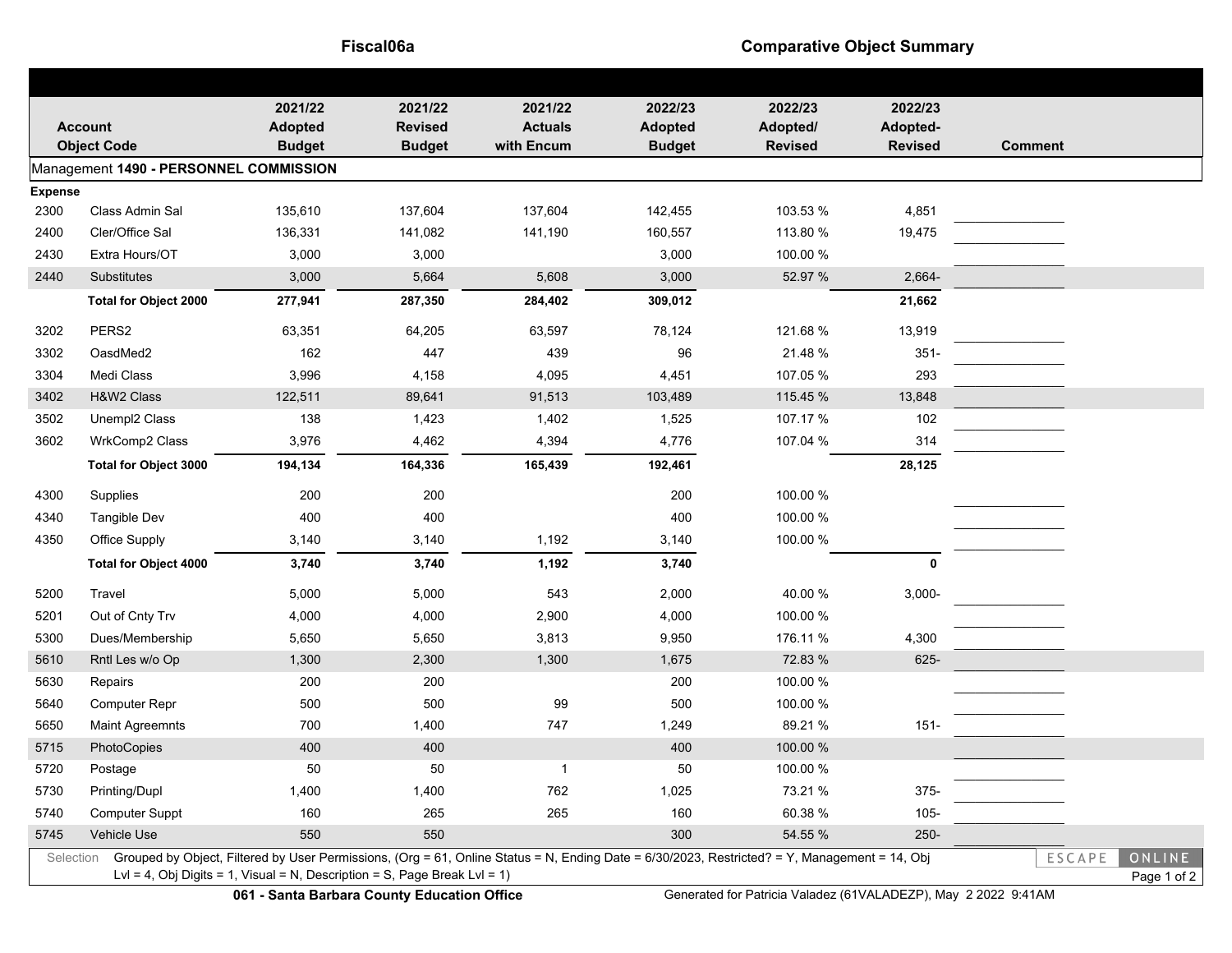#### **Fiscal06a Comparative Object Summary**

|                                        |                                           | 2021/22        | 2021/22        | 2021/22        | 2022/23        | 2022/23        | 2022/23        |                |  |
|----------------------------------------|-------------------------------------------|----------------|----------------|----------------|----------------|----------------|----------------|----------------|--|
| <b>Account</b>                         |                                           | <b>Adopted</b> | <b>Revised</b> | <b>Actuals</b> | <b>Adopted</b> | Adopted/       | Adopted-       |                |  |
| <b>Object Code</b>                     |                                           | <b>Budget</b>  | <b>Budget</b>  | with Encum     | <b>Budget</b>  | <b>Revised</b> | <b>Revised</b> | <b>Comment</b> |  |
| Management 1490 - PERSONNEL COMMISSION |                                           |                | (continued)    |                |                |                |                |                |  |
| <b>Expense (continued)</b>             |                                           |                |                |                |                |                |                |                |  |
| 5800                                   | <b>Prof Consulting</b>                    | 7,400          | 7,674          | 774            | 6,000          | 78.19 %        | 1,674-         |                |  |
| 5810                                   | <b>Contract Servs</b>                     | 5,000          | 2,872          |                |                |                | 2,872-         |                |  |
| 5830                                   | Advertisement                             | 3,000          | 3,000          | 14,614         | 10,301         | 343.37 %       | 7,301          |                |  |
| 5850                                   | <b>Consultant Cont</b>                    | 2,500          | 2,500          |                |                |                | $2,500-$       |                |  |
| 5930                                   | Postge, Rfl Mtrs                          |                | 49             | 48             |                |                | 49-            |                |  |
|                                        | <b>Total for Object 5000</b>              | 37,810         | 37,810         | 25,866         | 37,810         |                | 0              |                |  |
|                                        | Total for Org 061,<br>Management 1490 and | 513,625        | 493,236        | 476,898        | 543,023        |                | 49,787         |                |  |

**Expense accounts**

Selection Grouped by Object, Filtered by User Permissions, (Org = 61, Online Status = N, Ending Date = 6/30/2023, Restricted? = Y, Management = 14, Obj Lvl = 4, Obj Digits = 1, Visual = N, Description = S, Page Break Lvl = 1)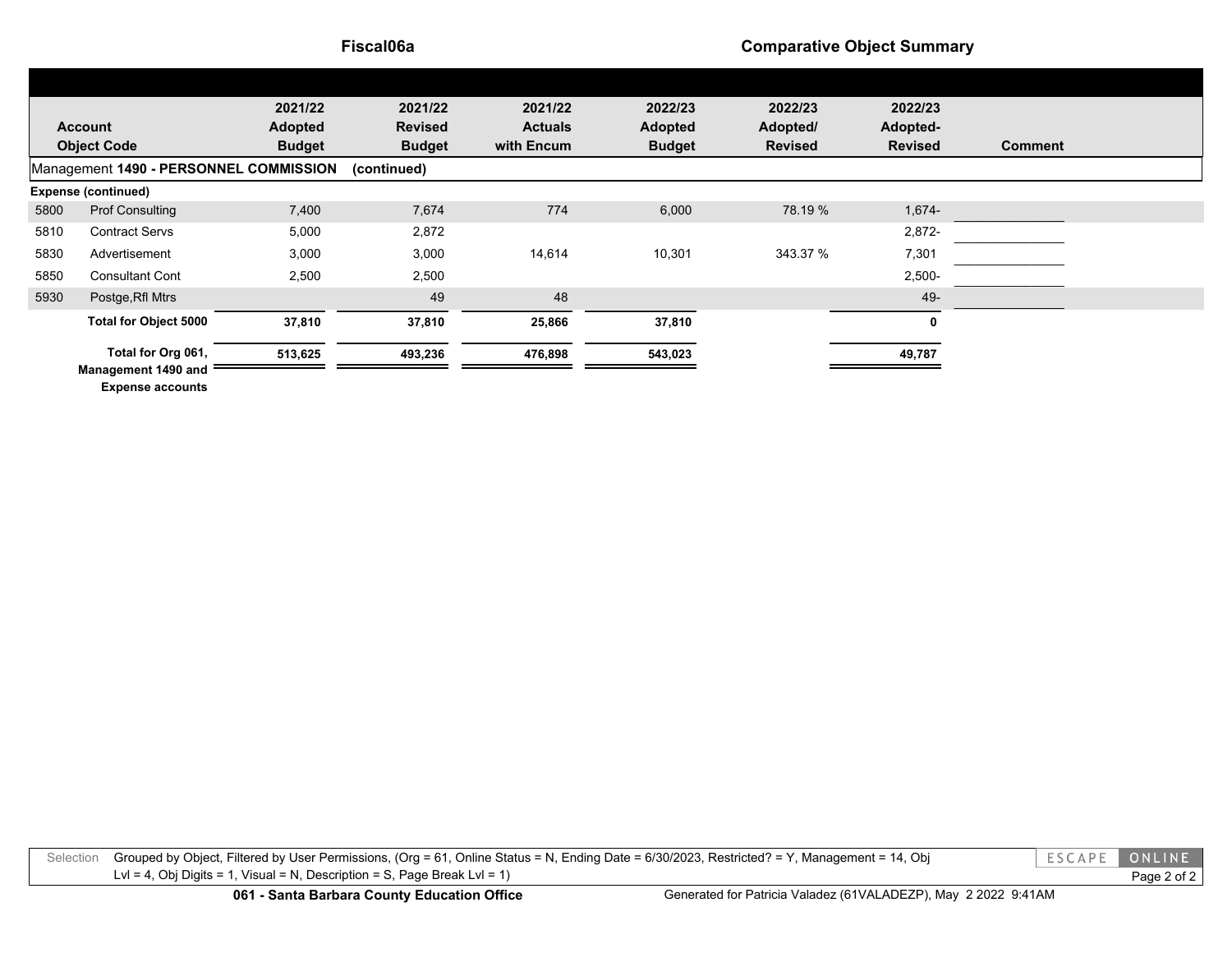

### AGENDA ITEM 13Santa Barbara County Education Office

4400 Cathedral Oaks Rd, PO Box 6307, Santa Barbara, CA 93160-6307 Telephone: (805) 964-4711 • FAX: (805) 964-4712 • sbceo.org

Susan C. Salcido, Superintendent of Schools

### **Personnel Commission Resolution No. 2022-9 Recognizing a State of Emergency and Authorizing Teleconferenced Meetings**

**WHEREAS**, in response to the novel coronavirus ("COVID-19") pandemic, Governor Newsom adopted a series of Executive Orders allowing the legislative bodies of local governments to meet remotely via teleconference so long as other provisions of the Ralph M. Brown Act ("Brown Act") were followed; and

**WHEREAS**, on September 16, 2021, Governor Newsom signed AB 361, which immediately amended the Brown Act allowing governing boards to continue holding virtual meetings outside the teleconferencing requirements of Government Code section 54953(b), if the board makes a finding that there is a proclaimed State of Emergency, and either (1) state or local officials have imposed or recommended social distancing measures, or (2) meeting in person would present imminent risks to the health or safety of attendees due to the emergency; and

**WHEREAS**, on March 4, 2020, Governor Newsom declared a statewide emergency arising from COVID-19 pursuant to Government Code section 8625; and

**WHEREAS**, social distancing measures have been recommended by the Santa Barbara County Public Health Department to mitigate the spread of COVID-19; and

**WHEREAS**, the Santa Barbara County Education Office Personnel Commission is committed to open and transparent governance in compliance with the Brown Act; and

**WHEREAS**, the Santa Barbara County Education Office Personnel Commission is conducting virtual meetings by way of internet-based and/or telephonic services so as to allow members of the public to fully participate in meetings and offer public comment;

**NOW THEREFORE, BE IT RESOLVED**, by the Santa Barbara County Education Office Personnel Commission:

1. The Santa Barbara County Education Office Personnel Commission has reconsidered the circumstances of the State of Emergency and recognizes that the State of Emergency in the State of California continues to exist due to the COVID-19 pandemic;